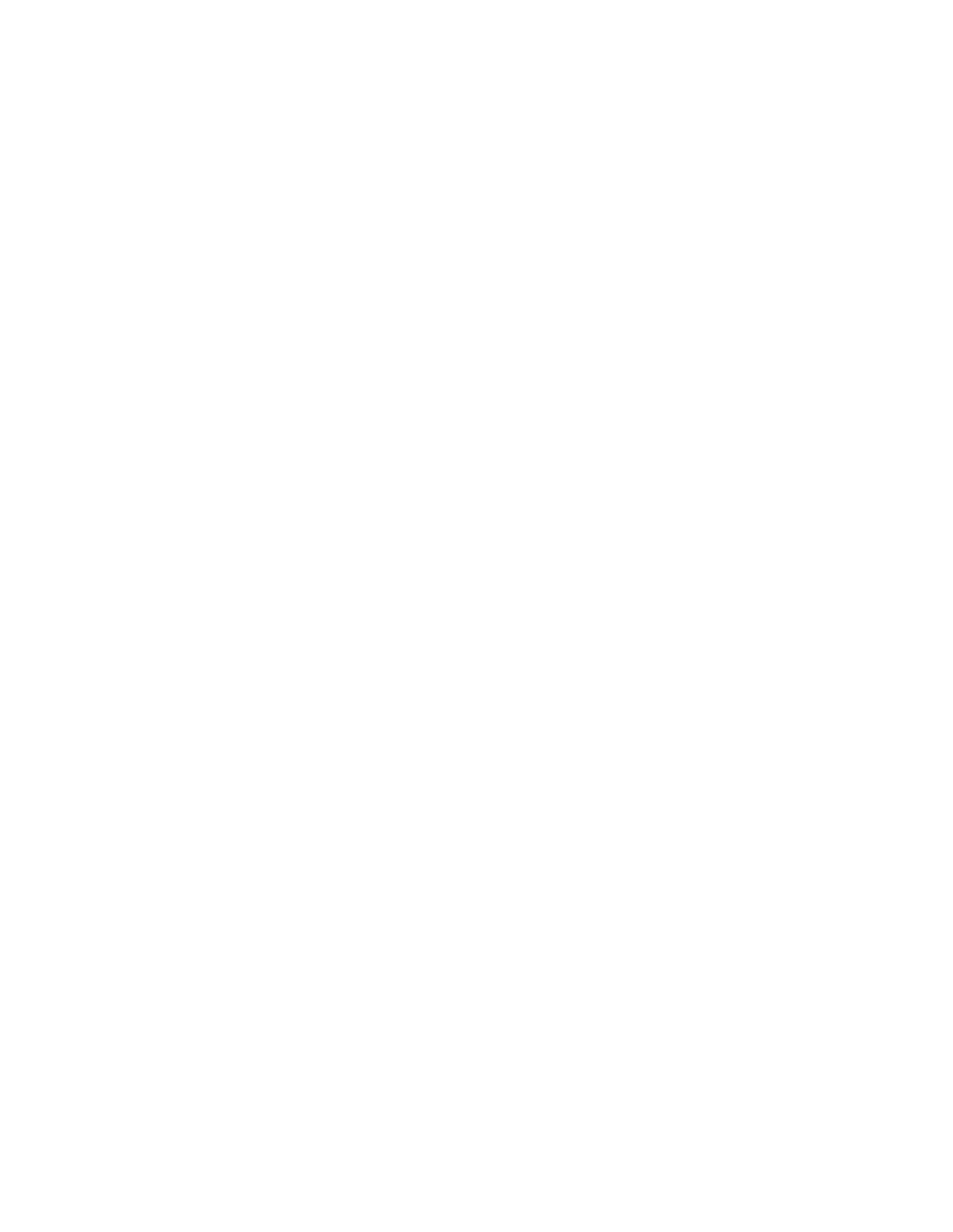## **TABLE OF CONTENTS**

| WHAT IS THE NEBRASKA SPECIAL EDUCATION ADVISORY COUNCIL (SEAC)?7 |  |
|------------------------------------------------------------------|--|
|                                                                  |  |
|                                                                  |  |
|                                                                  |  |
|                                                                  |  |
|                                                                  |  |
|                                                                  |  |
|                                                                  |  |
| UNDERSTANDING THE ADVISORY COUNCIL FUNCTIONS UNDER IDEA 24       |  |
|                                                                  |  |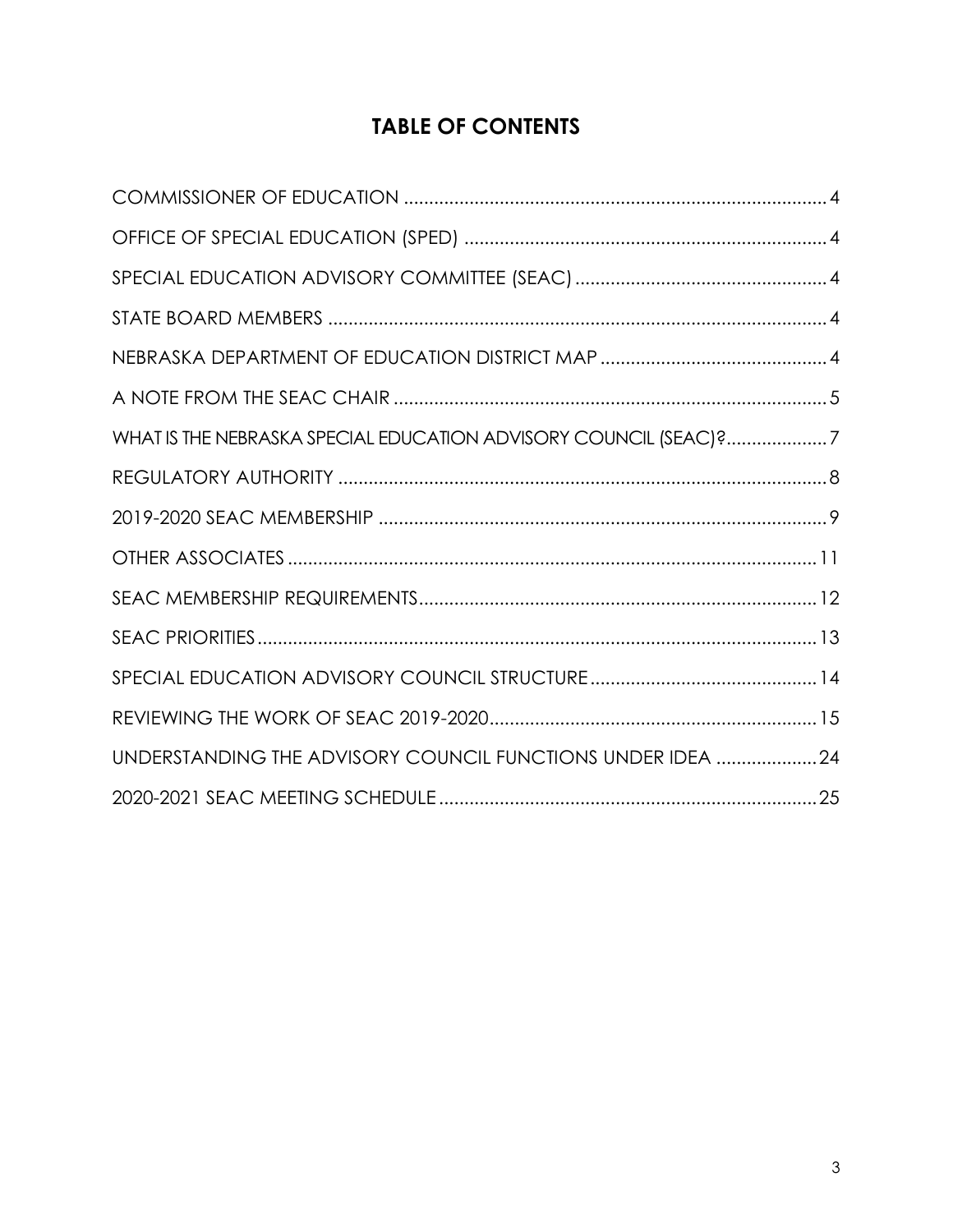<span id="page-3-1"></span>

## <span id="page-3-0"></span>**COMMISSIONER OF EDUCATION**

Matthew Blomstedt, Ph.D.

## **OFFICE OF SPECIAL EDUCATION (SPED)**

Steve Milliken **Amy Rhone** Administrator Assistant Administrator

## <span id="page-3-2"></span>**SPECIAL EDUCATION ADVISORY COMMITTEE (SEAC)**

<span id="page-3-3"></span>

Mark Draper **Leslie Galloway** Facilitator **Recorder** 

|                          | <b>STATE BOARD MEMBERS</b>       | <b>DISTRICT</b> |
|--------------------------|----------------------------------|-----------------|
| Patsy Koch Johns         | <b>Vice President</b>            |                 |
| Lisa Fricke              |                                  | 2               |
| <b>Rachel Wise</b>       |                                  |                 |
| John Witzel              |                                  |                 |
| Patricia Timm            |                                  | 5               |
| Maureen Nickels          | President                        |                 |
| <b>Robin Stevens</b>     |                                  |                 |
| Deborah Neary            |                                  | 8               |
| Matthew Blomstedt, Ph.D. | <b>Commissioner of Education</b> |                 |

## **NEBRASKA DEPARTMENT OF EDUCATION DISTRICT MAP**

<span id="page-3-4"></span>

Funded by Nebraska Department of Education (NDE) Part B funds, grant H027A160079. Copies of this report, and additional information regarding SEAC and the NDE Office of Special Education can be obtained at <https://www.education.ne.gov/sped>

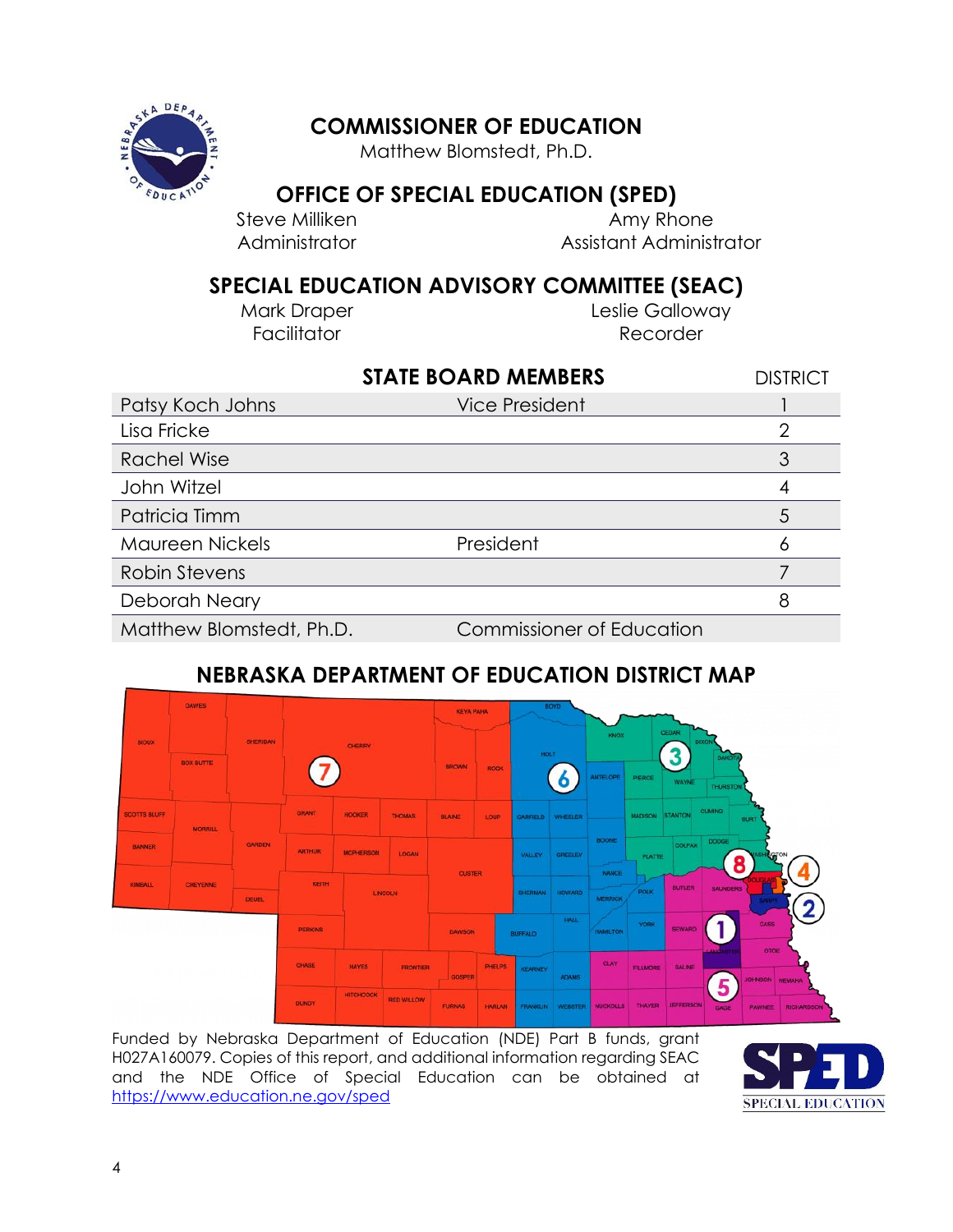## **A NOTE FROM THE SEAC CHAIR**

<span id="page-4-0"></span>It has been a privilege to serve as a member of the Special Education Advisory Council (SEAC) over the past four years. As a parent of two individuals on the autism spectrum, as well as other children with learning disabilities, I have appreciated the opportunity to represent Nebraska parent stakeholders. I was especially honored to join the Executive Committee in 2019, serving as Chairperson this past year.

The membership of SEAC consists of parents, educators, administrators and representatives from various state agencies who are tasked with providing special education guidance to the Nebraska Department of Education (NDE) - Office of Special Education. Members meet each quarter focusing their time together on the overarching priority of improving the outcomes for all students with disabilities.

As I think about the work of SEAC, I want to highlight just a few of the Council's strengths, which I have grown to appreciate, as well as some of SEAC's 2019- 2020 accomplishments:

- One of the strengths of SEAC is the focus on equipping members to participate. Every meeting is guided by the functions of SEAC under IDEA and each member is presented with multiple opportunities to learn from each other and from disability specific experts. Asking questions is always valued in the group. SEAC members are also encouraged to attend conferences and other learning opportunities to increase their knowledge about special education law and practices.
- Another strength of SEAC is the accessibility members have to on-line information. The NDE - Office of Special Education has a user friendly website full of resources including a page that is dedicated to SEAC business, making it convenient for SEAC members to access meeting agendas, notes and presentation materials. Particularly during this season of Covid-19, I have appreciated the incredible amount of resources the Department has shared on their website.
- The current SEAC leadership places great emphasis on collaboration and sharing of information from other organizations. This past year SEAC members benefitted from updates from the Nebraska Association of Special Education Supervisors (NASES) at each meeting.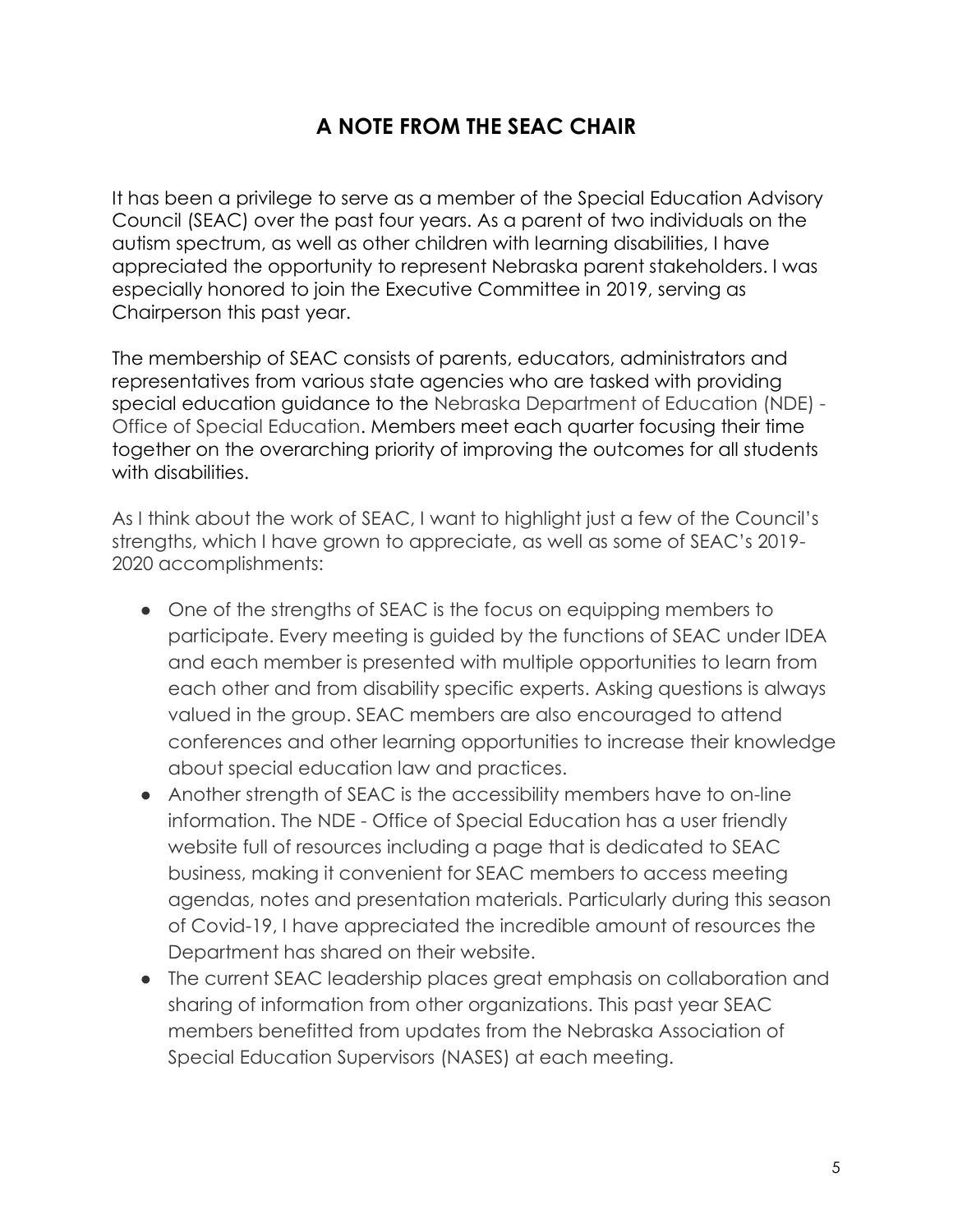● At every meeting SEAC members receive updates on federal and Nebraska legislative bills that may impact special education. As a result of legislative discussion, in 2020 SEAC published a position statement on LB 147, the Nebraska Student Discipline Act.



special education in Nebraska.

Kind Regards,

Julie Czepa

In closing, I want to thank our NDE Special Education administrators and staff for all of your work in supporting the efforts of SEAC. Along with the coordination of the meeting details, each meeting involves the sharing of a significant amount of information and data outcomes with SEAC members. Thank you for presenting the material in a format that allows every member to participate and for answering our questions.

I also want to thank all of our SEAC members for their commitment to improving the outcomes for all students with disabilities in Nebraska. Thank you for your consistent attendance at our meetings and for your participation in our discussions. At every meeting as I listen and learn from all of you, I continue to be optimistic about the future of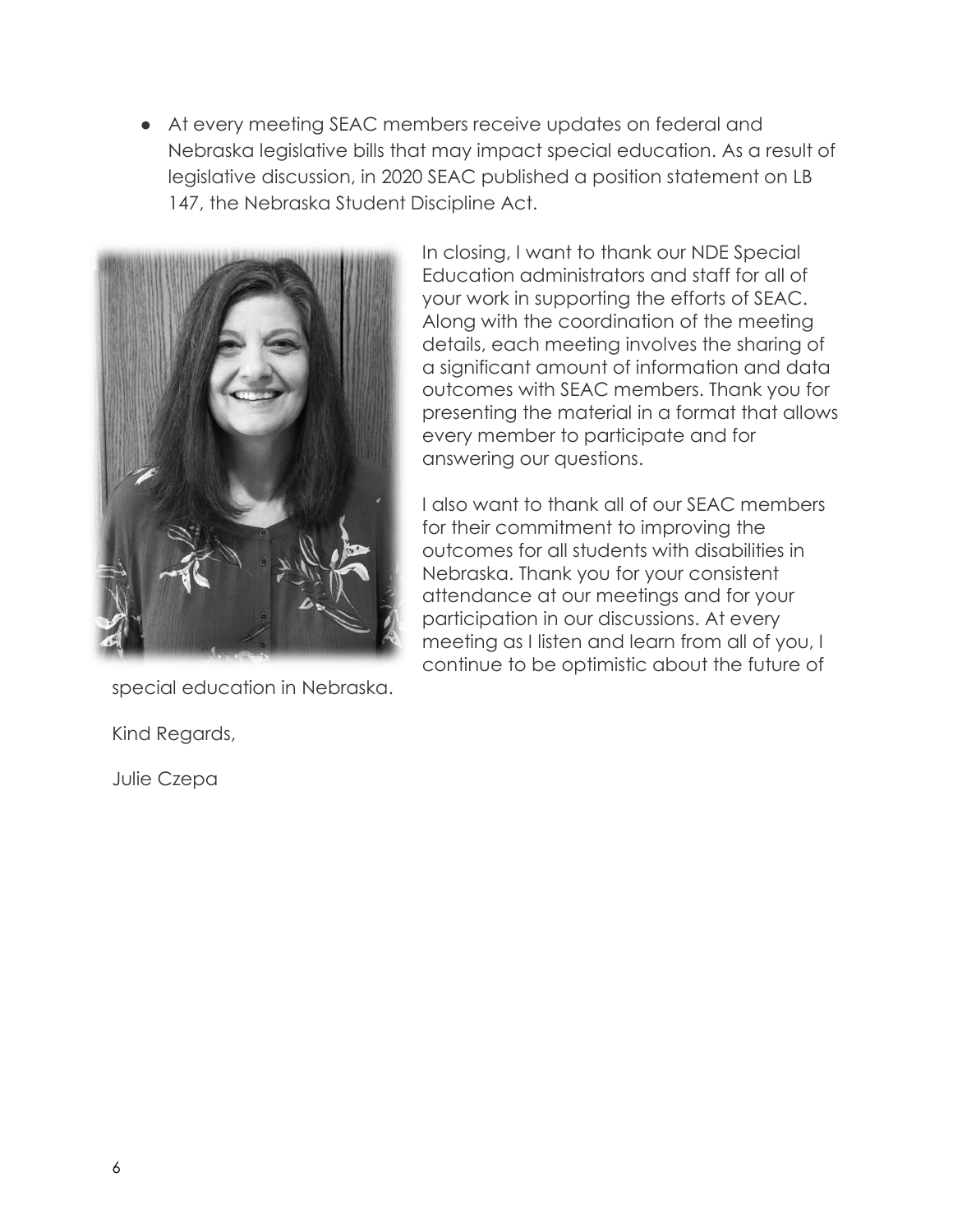### <span id="page-6-0"></span>**WHAT IS THE NEBRASKA SPECIAL EDUCATION ADVISORY COUNCIL (SEAC)?**

The Special Education Advisory Council (SEAC) is an advisory panel established to provide policy guidance with respect to special education and related services for children with disabilities. SEAC members become knowledgeable about research-based educational practices and review Nebraska Department of Education, Office of Special Education activities designed to improve outcomes for children with disabilities. The Council reviews and approves Nebraska's State Performance Plan and Annual Performance Report.

SEAC Members are selected for a term of four years, and seek information from the perspectives of their constituency groups and share information with these same constituency groups. Members include parents and professionals from all areas of the state. SEAC serves in an advisory capacity to the NDE Office of Special Education, the Commissioner of Education, and to the Nebraska State Board of Education.

The responsibility of each Council member is to advise, (i.e. inform, counsel, recommend, suggest or guide) the Department of Education, not to advocate for individual issues. Recommendations are made by SEAC for the consideration and possible action by the NDE Special Education Office and the State Board.



2019-2020 Executive Committee (L-R) Terry Houlton, Amy Rhone, Assistant Administrator of the Office of Special Education, Kasey Alexander, Julie Czepa, Linda Safranek, and Steve Milliken, Administrator of the Office of Special Education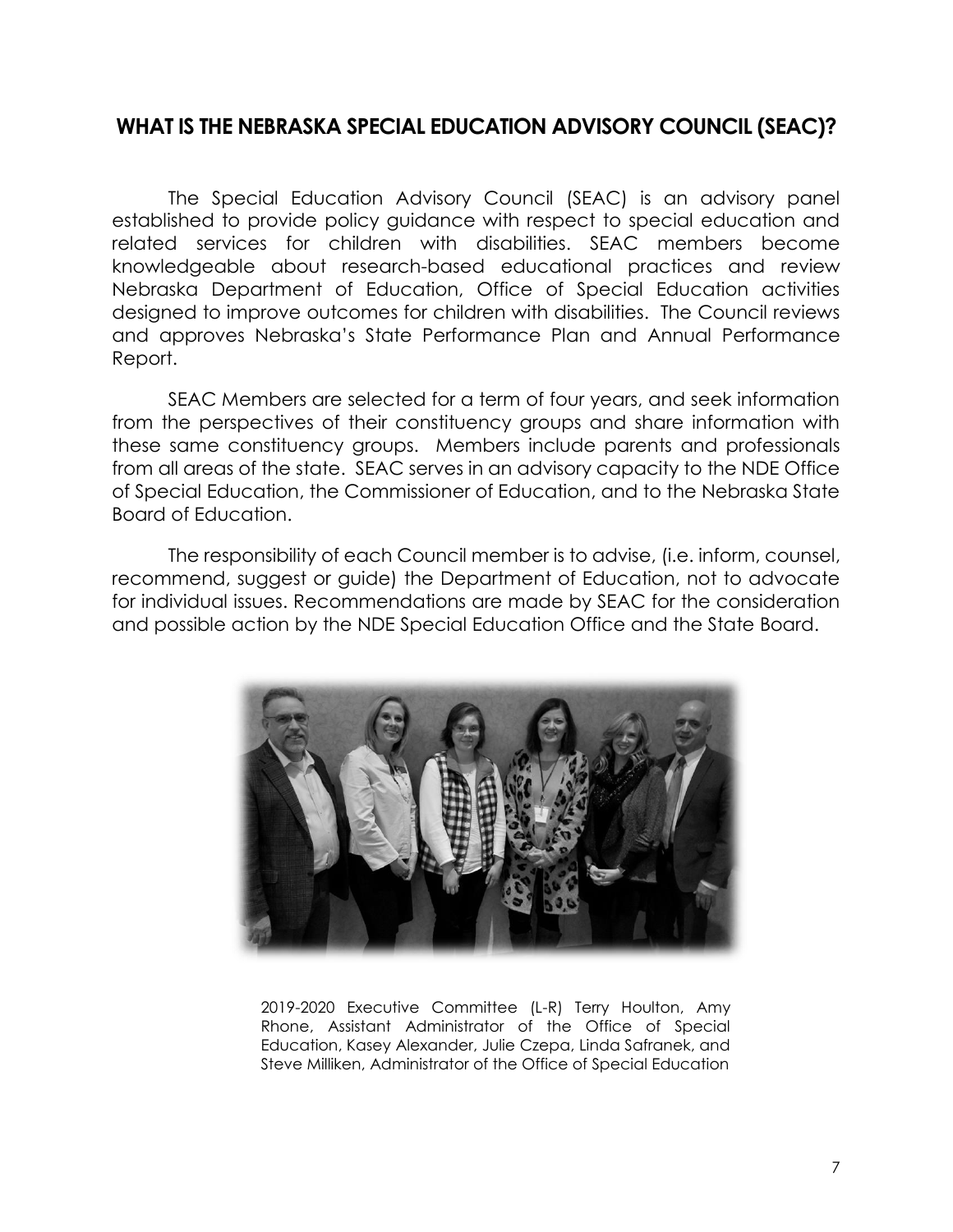## **REGULATORY AUTHORITY**

<span id="page-7-0"></span>By the authority of the Individuals with Disabilities Education Act of 2004, each state is required to have a state advisory panel that provides policy guidance in the area of serving children with disabilities. The IDEA regulations specify the duties and make-up of each state advisory panel. In Nebraska, this panel is called the *Nebraska Special Education Advisory Council.*

EXCERPTS FROM THE FEDERAL INDIVIDUALS WITH DISABILITIES EDUCATION ACT OF 2004 (IDEA):

- I. Regulatory Authority for Committee *Sec. 1412(21)(A) State Advisory Panel*
	- a. The State has established and maintains an advisory panel for the purpose of providing policy guidance with respect to special education and related services for children with disabilities in the State.
- II. Committee *Sec. 1412(21)(D)*
	- d. The state advisory panel shall
		- i. Advise the state education agency of unmet needs within the state in the education of children with disabilities;
		- ii. Comment publicly on the state plan and rules or regulations proposed for issuance by the state regarding the education of children with disabilities;
		- iii. Advise the State educational agency in developing evaluations and reporting on data to the Secretary under section 618;
		- iv. Advise the State educational agency in developing corrective action plans to address findings identified in Federal monitoring reports under this part; and
		- v. Advise the State educational agency in developing and implementing policies relating to the coordination of services for children with disabilities.



Dr. Tom Monk from Westat Technical Assistance Center presenting to SEAC.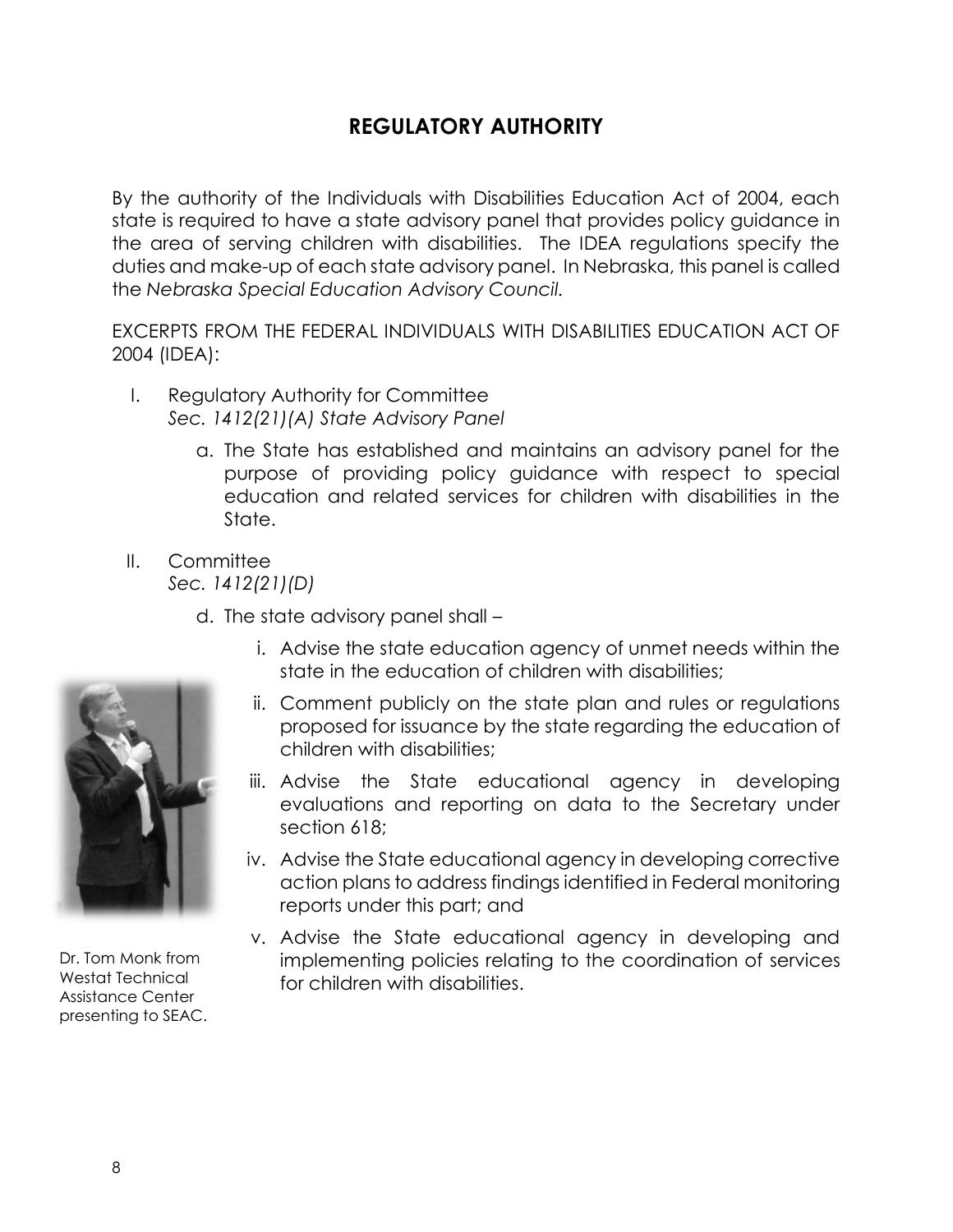## **2019-2020 SEAC MEMBERSHIP**

<span id="page-8-0"></span>

| Name / State Board District   | <b>SEAC Representation</b> | <b>Term End</b> |
|-------------------------------|----------------------------|-----------------|
| Kasey Alexander S             |                            | 2023            |
| <b>State Board District 3</b> | $(i)$ (ii)                 |                 |
| Ann Auten                     |                            | 2020            |
| <b>State Board District 5</b> | $(i)$ (iii)                |                 |
| Laura Barrett                 |                            | 2022            |
| <b>State Board District 7</b> | (v)                        |                 |
| Paul Bohn                     |                            | 2020            |
| <b>State Board District 2</b> | (X)                        |                 |
| Amy Bonn                      |                            | 2022            |
| <b>State Board District 2</b> | (i)                        |                 |
| Adia Brightman                |                            | 2021            |
| <b>State Board District 4</b> | (v)                        |                 |
| + ± Julie Czepa               |                            | 2020            |
| <b>State Board District 2</b> | (i)                        |                 |
| Jeremy Ekeler                 |                            | 2020            |
| <b>State Board District 1</b> | $(i)$ (vii)                |                 |
| Kris Elmshaeuser              |                            | 2022            |
| <b>State Board District 6</b> | $(i)$ $(v)$                |                 |
| Kristin Flott                 |                            | 2022            |
| <b>State Board District 4</b> | $(i)$ (vi)                 |                 |
| <b>Barb Gentrup</b>           |                            | 2022            |
| <b>State Board District 6</b> | $(i)$ $(ii)$               |                 |
| Brigid Griffin S              |                            | 2023            |
| <b>State Board District 3</b> | (viii)                     |                 |
| Johanna Higgins               |                            | 2022            |
| <b>State Board District 1</b> | (iii)                      |                 |
| <b>† Terry Houlton</b>        |                            | 2022            |
| <b>State Board District 2</b> | (v)                        |                 |
| Samantha Jacobson             |                            | 2021            |
| <b>State Board District 5</b> | $(i)$ $(ii)$               |                 |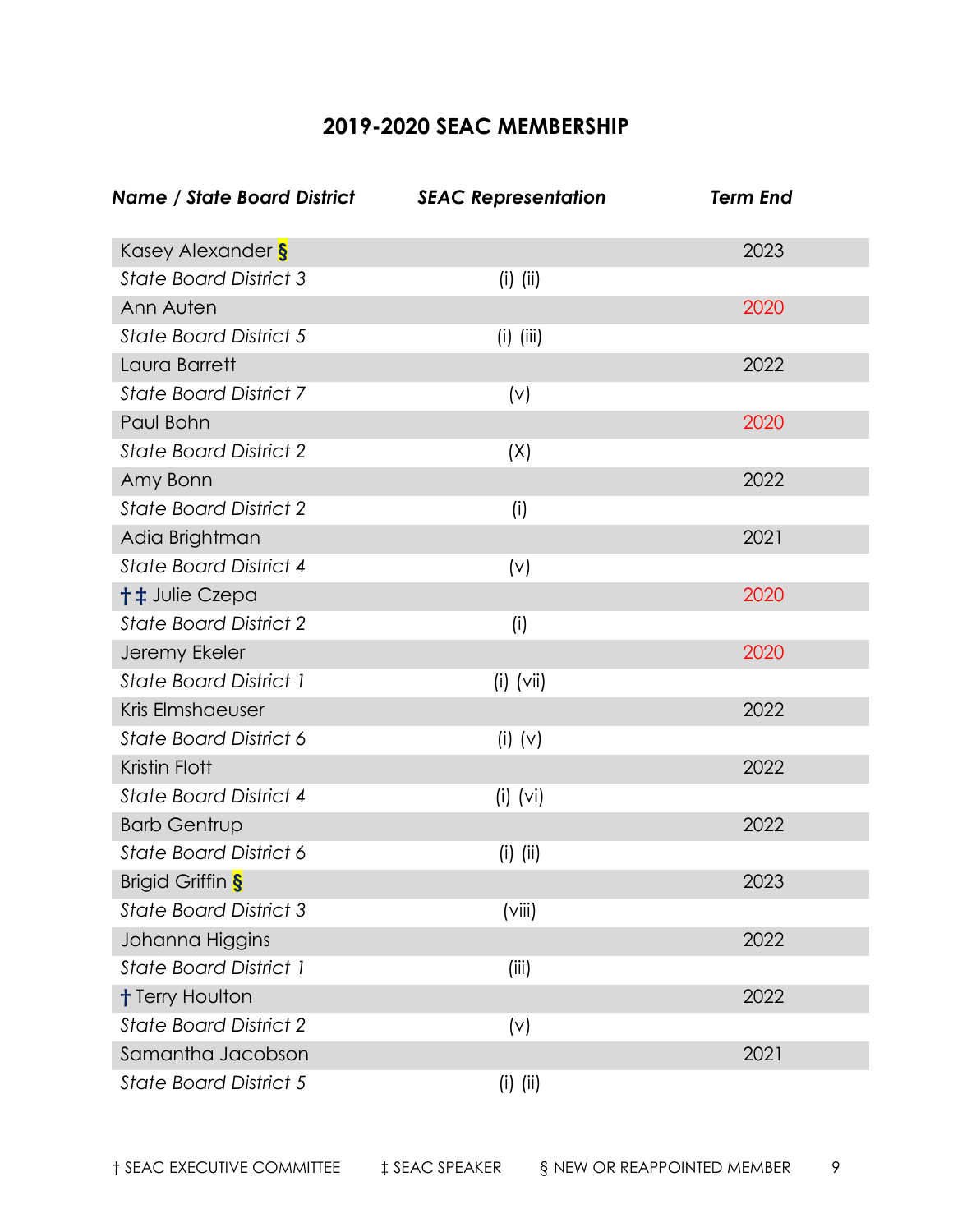| Kami Jessop                   |             | 2022 |
|-------------------------------|-------------|------|
| <b>State Board District 8</b> | (v)         |      |
| Mary Jorgensen                |             | 2022 |
| <b>State Board District 2</b> | (i)         |      |
| <b>Tom Kadavy</b>             |             | 2022 |
| <b>State Board District 1</b> | (i)         |      |
| Seamus Kelly S                |             | 2023 |
| <b>State Board District 8</b> | (i)         |      |
| Renee Kiernan                 |             | 2022 |
| <b>State Board District 2</b> | (i)         |      |
| <b>Tracey Kovar</b>           |             | 2022 |
| <b>State Board District 4</b> | (vii)       |      |
| Kristen Larsen S              |             | 2023 |
| <b>State Board District 1</b> | (vi)        |      |
| <b>Bryanna McAuley</b>        |             | 2022 |
| <b>State Board District 5</b> | (i)         |      |
| <b>Matthew McNiff</b>         |             | 2022 |
| <b>State Board District 5</b> | $(i)$ (vii) |      |
| Cathy Mohnike S               |             | 2023 |
| <b>State Board District 1</b> | (iv)        |      |
| Dr. Felicity Post S           |             | 2023 |
| <b>State Board District 5</b> | (iii)       |      |
| <b>Heidi Reelfs</b>           |             | 2020 |
| State Board District 4        | $(ii)$ (vi) |      |
| Linda Safranek                |             | 2021 |
| <b>State Board District 8</b> | $(i)$ (ii)  |      |
| Graciela Sharif               |             | 2021 |
| <b>State Board District 8</b> | $(i)$ (vi)  |      |
| Allison Wilson                |             | 2021 |
| <b>State Board District 1</b> | (ix)        |      |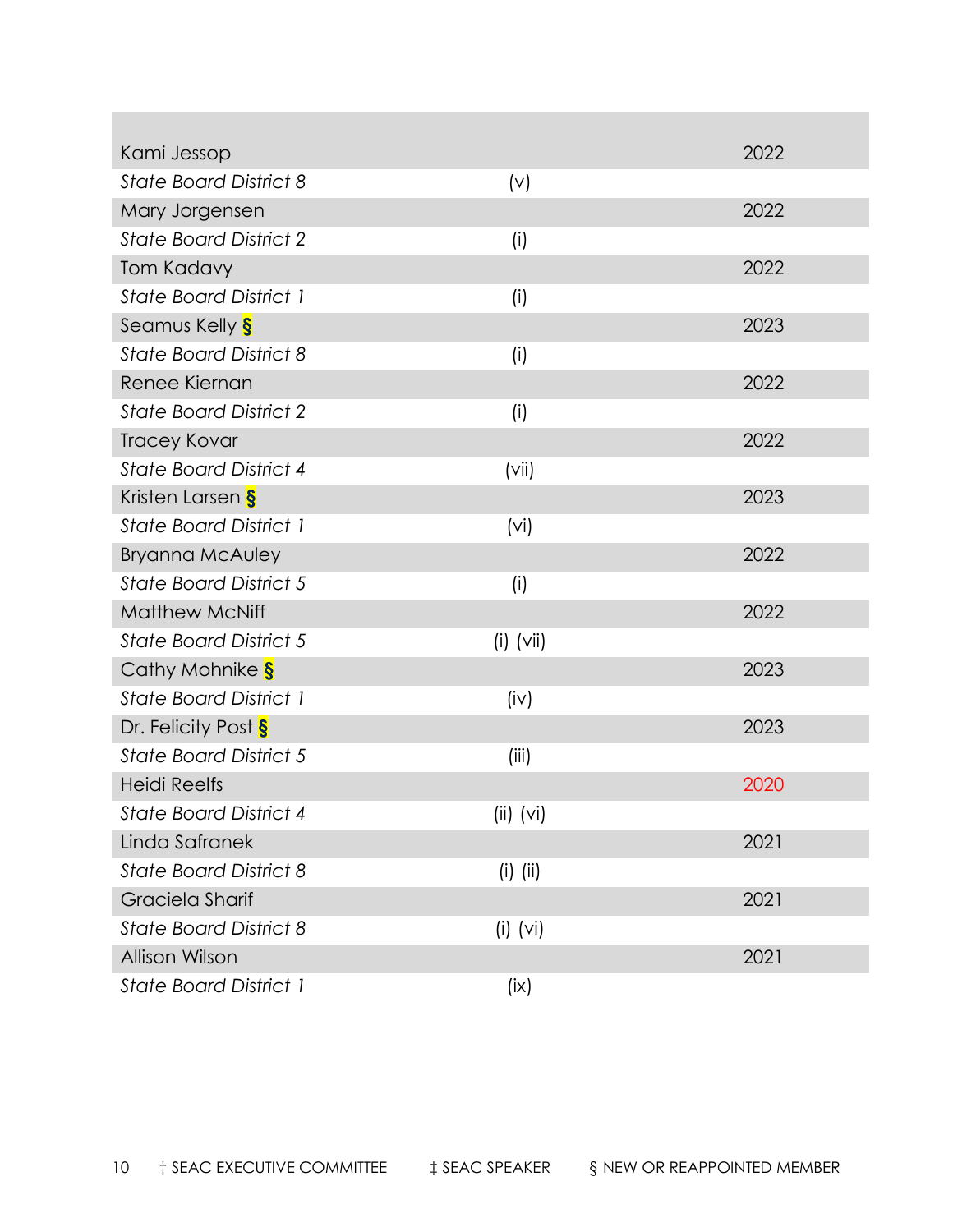## **OTHER ASSOCIATES**

#### <span id="page-10-0"></span>**Mark Draper** *SEAC Facilitator* **Leslie Galloway - NDE** *SEAC Recorder*

**LEGEND: (i)** parents of children with disabilities (ages birth through 26); or Individuals with disabilities; **(ii)** teachers; **(iii)** representatives of institutions of higher education that prepare special education and related services personnel; **(iv)** State and local educational officials who carry out activities under Homeless Assistance Act; **(v)** administrators of programs for children with disabilities; **(vi)** representatives of other State agencies involved in the financing or delivery of related services to children with disabilities; **(vii)** representatives of private schools and public charter schools; **(viii)** not less than one representative of a vocational, community, or business organization concerned with the provision of transition services to children with disabilities; and **(ix)** a representative from the State child welfare agency responsible for foster care; and **(x)** representatives from the State juvenile and adult corrections agencies. Special Rule – a majority of the members of the panel shall be individuals with disabilities or parents of children with disabilities.



SEAC Members Dr. Matthew McNiff and Dr. Felicity Post.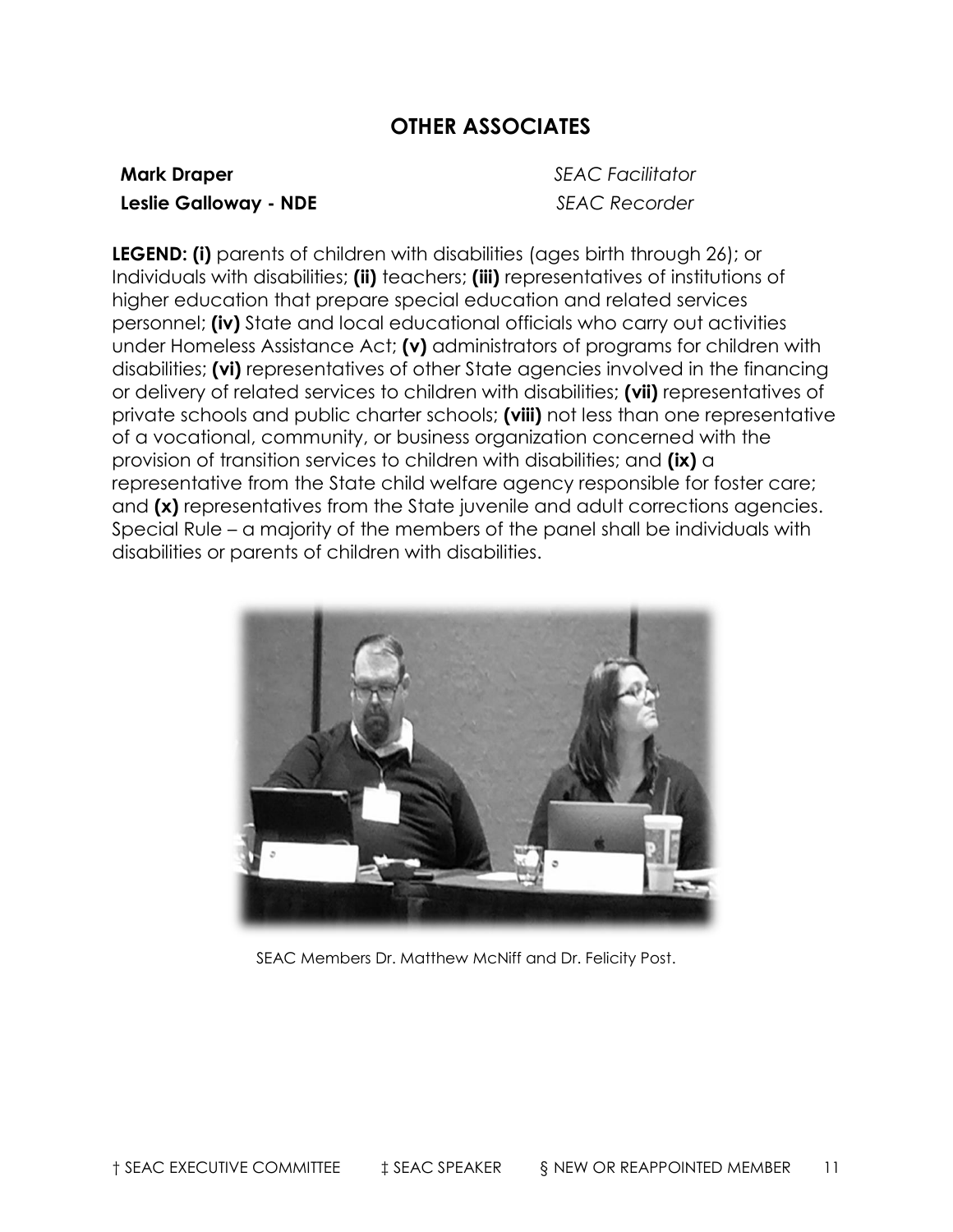## **SEAC MEMBERSHIP REQUIREMENTS**

Categories of Required Representation

<span id="page-11-0"></span>EXCERPTS FROM THE FEDERAL INDIVIDUALS WITH DISABILITIES EDUCATION ACT – IDEA, SEC. 1412(21)(B):

- B. Membership Such advisory panel shall consist of members appointed by the Governor, or any other official authorized under State law to make such appointments, be representative of the State population, and be composed of individuals involved in, or concerned with, the education of children with disabilities, including
	- i. parents of children with disabilities (ages birth through 26); or Individuals with disabilities:
	- ii. teachers;
	- iii. representatives of institutions of higher education that prepare special education and related services personnel;
	- iv. State and local educational officials who carry out activities under Homeless Assistance Act;
	- v. administrators of programs for children with disabilities;
	- vi. representatives of other State agencies involved in the financing or delivery of related services to children with disabilities;
	- vii. representatives of private schools and public charter schools;
	- viii. not less than one representative of a vocational, community, or business organization concerned with the provision of transition services to children with disabilities; and
	- ix. a representative from the State child welfare agency responsible for foster care; and
	- x. representatives from the State juvenile and adult corrections agencies. Special Rule – a majority of the members of the panel shall be individuals with disabilities or parents of children with disabilities.

Special Rules – a majority of the members of the panel shall be individuals with disabilities or parents of children with disabilities (ages birth through 26).

EXCERPT FROM NEBRASKA SPECIAL EDUCATION ADVISORY COUNCIL OPERATING PROCEDURES ARTICLE II, SEC. B:

The members shall be selected so as to represent all eight of the State Board of Education election districts. The Council voting membership shall not be fewer than 15 members.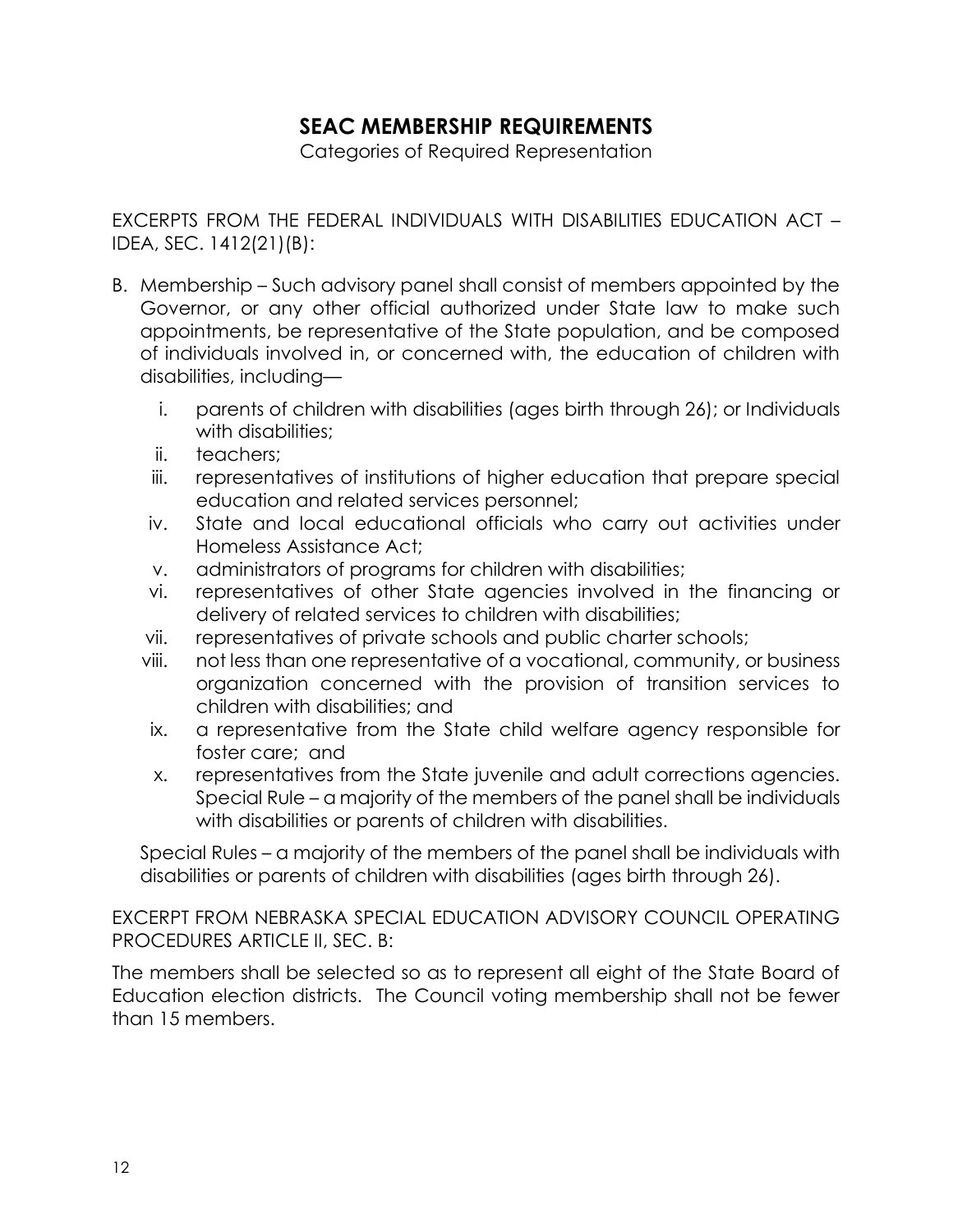## **SEAC PRIORITIES**

<span id="page-12-0"></span>For the purpose of providing policy 4803y guidance to the Nebraska Department *of Education, with respect to special education and related services for children with disabilities, the following priorities will serve for a focus of continuity as we transition from 2019-2020 through 2021-2022.*

- 1. To participate in the development, review and revision of the State Systemic Improvement Plan Process with input on the Targeted Improvement Plan implementation at the local level to improve results for students with disabilities in the following areas:
	- a. Impact Area 1: Improving Academic Achievement, Functional Outcomes and Child Outcomes in Natural and Inclusive **Environments**
	- b. Impact Area 2: Improving Communication and Relationships Among Families, Schools, Communities and Agencies
	- c. Impact Area 3: Improving Transitions from the Early Development Network to Preschool and School to Living
- 2. To review the effectiveness of the current State Performance Plan (SPP) through the analysis of data in the Annual Performance Report (APR) to determine that Nebraska is demonstrating continuous improvement in the compliance and results indicators. To inform the NDE in the development and improvement of The LEA Level Determinations.
- 3. To monitor state and federal legislation, including the Every Student Succeeds Act (ESSA) and the Individuals with Disabilities Education Act (IDEA) to assure the linkage between ESSA and IDEA.
- 4. To inform NDE The Office of Special Education in initiatives that are relevant to both federal and state priorities within special education, specific to:
	- a. Health/Medical
	- b. Family and Professionals Support
	- c. Discipline/Behavior Suspension/Expulsion
	- d. Mental Health
	- e. Social/Emotional Learning
	- f. Transition Supports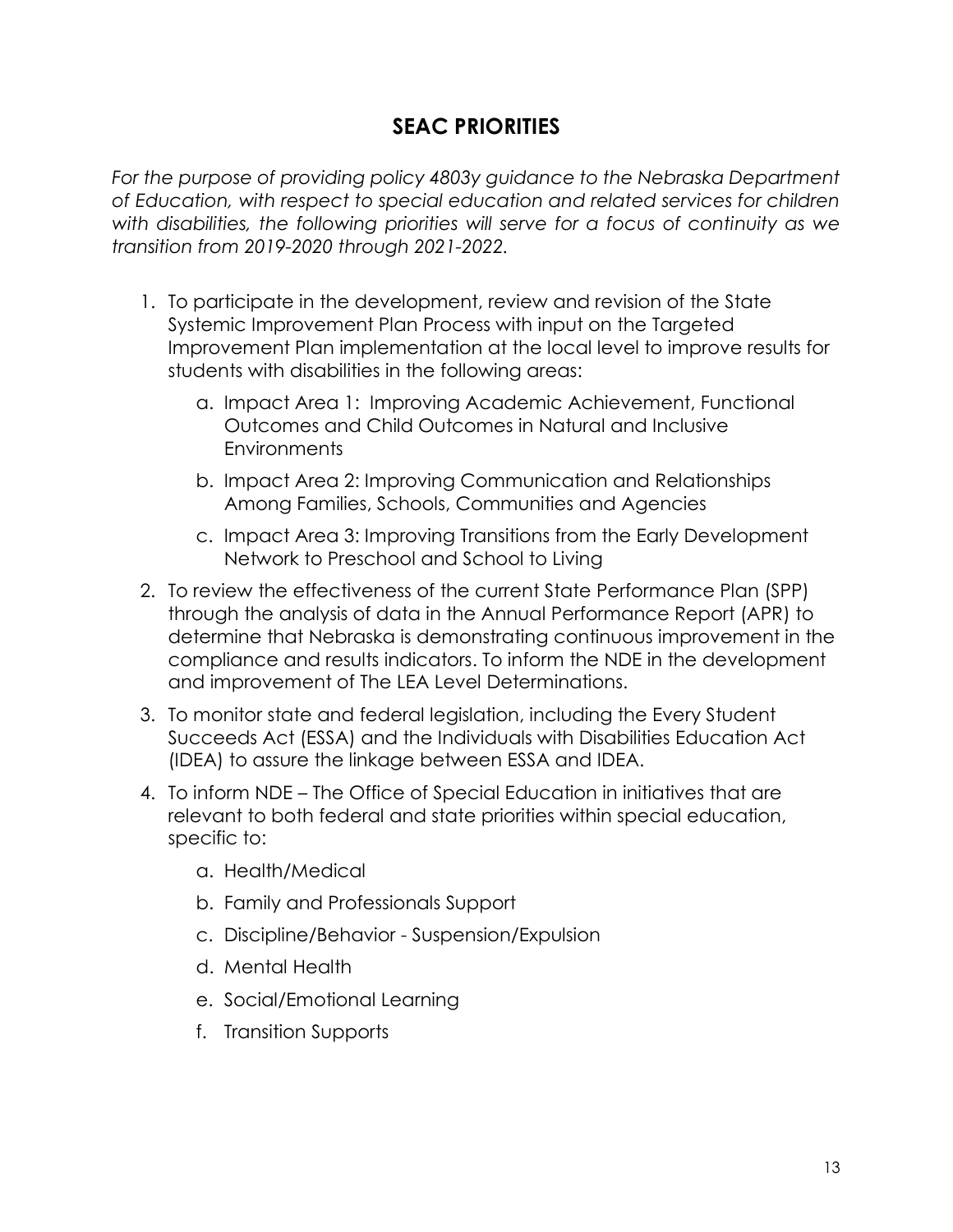## <span id="page-13-0"></span>**SPECIAL EDUCATION ADVISORY COUNCIL STRUCTURE**

STATE BOARD OF EDUCATION Commissioner of Education NDE OFFICE OF SPECIAL EDUCATION SPECIAL EDUCATION ADVISORY COUNCIL SEAC EXECUTIVE **COMMITTEE** 4 SEAC Members, Council Facilitator and Recorder AD-HOC **COMMITTEE** SEAC STUDY GROUPS Organized As Needed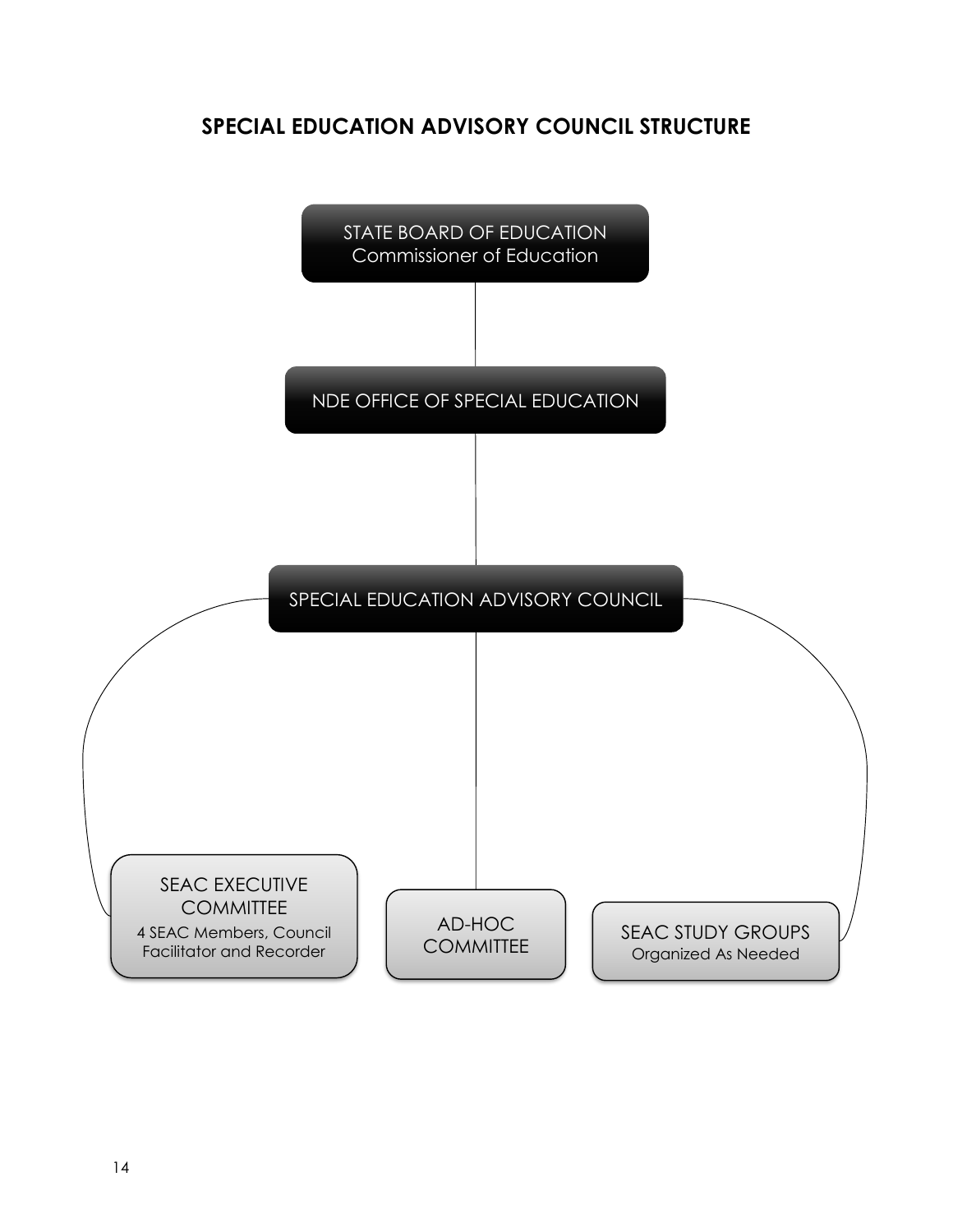## **REVIEWING THE WORK OF SEAC 2019-2020**

<span id="page-14-0"></span>The Special Education Advisory Council met for four regularly scheduled meetings throughout the year, with a new member orientation meeting conducted prior to the first meeting of the year. The first three meetings were held in person in Lincoln, NE with the final meeting of the year conducted via Zoom due to the COVID 19 restrictions. This distance meeting was conducted as the result of a gubernatorial waiver provided to all state agencies that required face to face meetings per governmental stipulations. The status of COVID 19 clearly impacted not only the final SEAC meeting of the year, but the provision of education to all students in Nebraska; especially those requiring special education.

The 2019-2020 SEAC year began with an Orientation training session for new members joining the council. This training was conducted by Norm Ames, Associate Director of the Center for Technical Assistance for Excellence in Special Education (TAESE) at Utah State University. Mr. Ames, or another representative from TAESE, has conducted our SEAC orientation training for several years. Additionally, new Council members reviewed the SEAC Priorities, received an overview of the Nebraska State Performance Plan, and were oriented to the Annual Performance Plan.

Throughout the year, the SEAC Executive Committee met prior to each meeting to develop meeting agendas, monitor the progress of any SEAC committee work and prioritize agenda items that required SEAC recommendations or specific actions.

At each meeting, SEAC members were afforded the opportunity to share information from their respective constituent groups, learned about professional learning activities sponsored by the Nebraska Department of Education – Office of Special Education, and engaged in learning about the status of critical initiatives. The Council forwarded a project on the development of a "parent friendly" guide to procedural rights from an Ad Hoc committee to Nebraska PTI. This project was undertaken in spring 2020 with an expectation that a draft report would be provided to SEAC at the first meeting in the 2020-2021 year. Additionally, SEAC developed a position statement to the Nebraska Unicameral regarding a proposed bill (LB 147) that could affect physical restraint of special education students. Due to COVID 19's impact on the state legislative body, it is doubtful that this bill will advance due to far greater priorities. However, it is important to note that the SEAC position statement, opposing a legislative bill, was the first action of this type by SEAC in many years.

As part of the typically provided materials at SEAC meetings, information was routinely provided on the status of Due Process cases, federal and state legislation, guidelines from the USA Department of Education - Office of Special Education Programs (OSEP), the state Annual Performance Plan (APP), State Performance Plan (SPP) updates, the State Systemic Improvement Plan (SSIP), school district reporting obligations and progress on the statewide Multi-Tiered Systems of Support (MTSS) initiative.

SEAC priorities shaped the foundation of the construction of each SEAC meeting agenda. All SEAC agenda, with links to SEAC meeting minutes are included herein.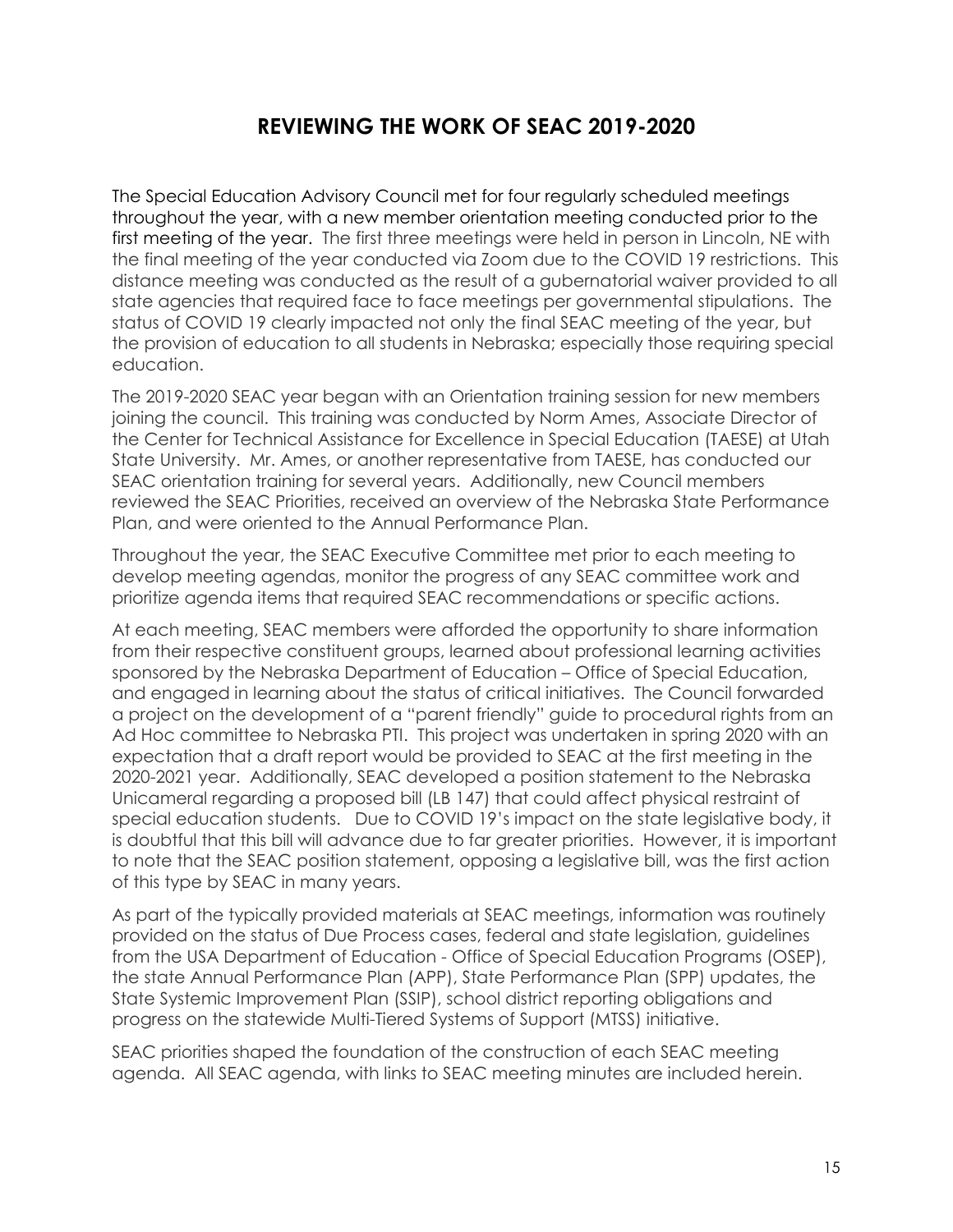#### NEBRASKA SPECIAL EDUCATION ADVISORY COUNCIL An advisory panel providing policy guidance to the Nebraska Department of Education with respect to special education and related services for children with disabilities.

#### AGENDA Embassy Suites 1040 P Street Lincoln, NE **September 12, 2019**

| 8:00  | Registration                                                                                                                                                                                                                                                                                                                                                                                            |                                                                 |
|-------|---------------------------------------------------------------------------------------------------------------------------------------------------------------------------------------------------------------------------------------------------------------------------------------------------------------------------------------------------------------------------------------------------------|-----------------------------------------------------------------|
| 8:30  | Welcome                                                                                                                                                                                                                                                                                                                                                                                                 | Mark Draper<br>Julie Czepa                                      |
| 8:45  | Getting to Know You Activity                                                                                                                                                                                                                                                                                                                                                                            | Mark Draper                                                     |
| 9:00  | <b>SEAC Orientation</b>                                                                                                                                                                                                                                                                                                                                                                                 | Norm Ames                                                       |
| 10:00 | <b>Break</b>                                                                                                                                                                                                                                                                                                                                                                                            |                                                                 |
| 10:15 | SEAC Orientation (Cont'd)                                                                                                                                                                                                                                                                                                                                                                               |                                                                 |
| 11:00 | <b>Council Business</b><br>Open Meetings Law Announcement<br>Approval of September 12, 2019 Agenda*<br>Approval of May 2, 2019 Minutes*<br>$\bullet$<br>Notice of Conferences/Meetings<br>$\bullet$<br><b>Executive Committee Report</b><br>$\bullet$<br>Executive Committee Replacement for Brian Wojcik<br>$\bullet$<br>Ad Hoc Committee Update<br>$\bullet$<br><b>Public Comment***</b><br>$\bullet$ | Julie Czepa                                                     |
| 11:45 | Strategic Plan Direction - Behavior Theme Clarified Mark Draper                                                                                                                                                                                                                                                                                                                                         |                                                                 |
| 12:00 | Working Lunch - Strategic Planning Small Group Work and/or Ad Hoc<br><b>Committee Work</b>                                                                                                                                                                                                                                                                                                              |                                                                 |
| 1:00  | NDE Special Education Office Team Reports<br>Introduction of Staff<br>Director's Report<br>Parts B & C Programming                                                                                                                                                                                                                                                                                      | Steve Milliken<br>Amy Rhone<br>Steve Milliken<br>Steve Milliken |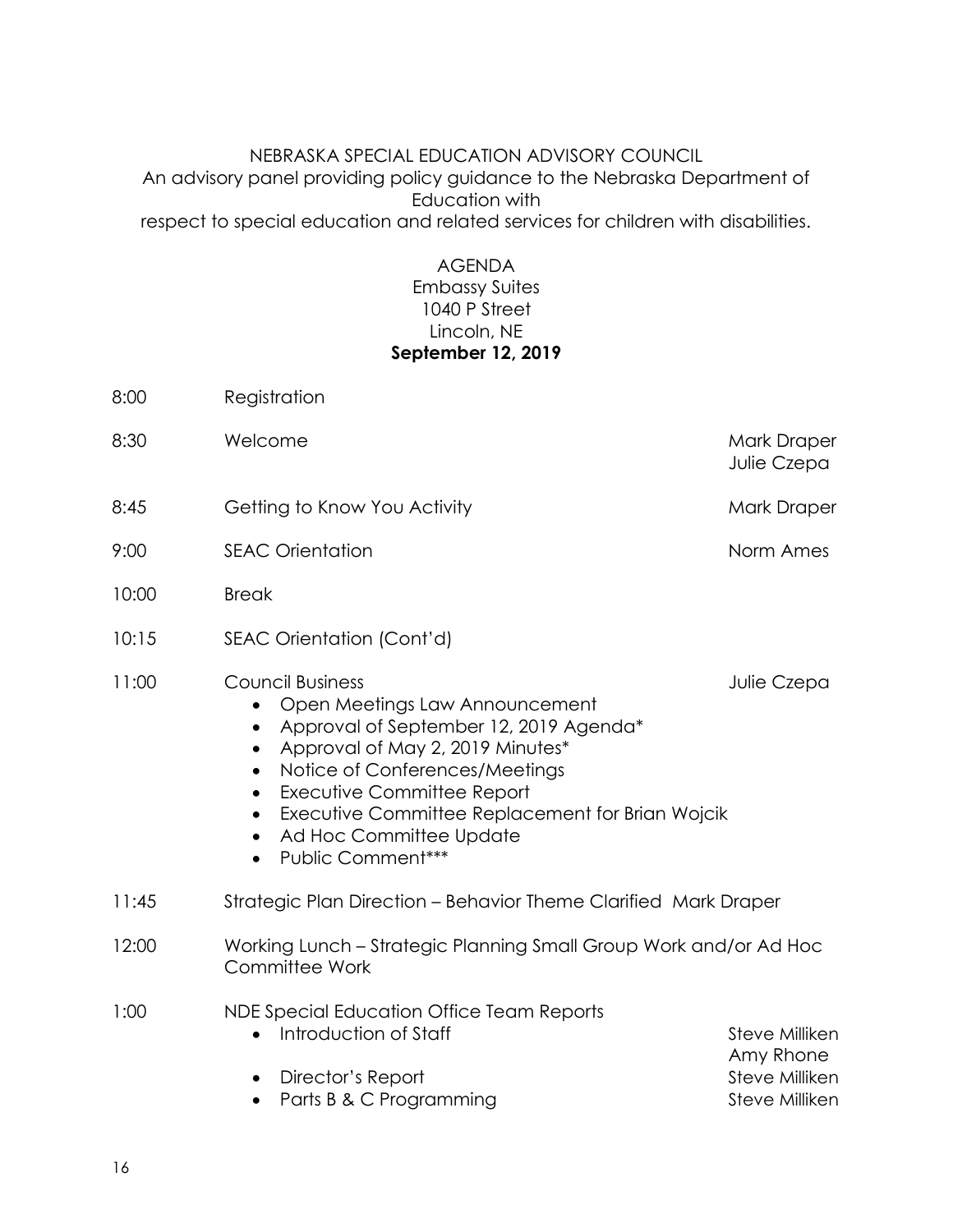• OSEP Determinations and Future Constrains Kelly Wojcik

Robyn Gonzales

 Reading Improvement Act and Dyslexia Update Rhea Hochstein • ATP Presentation **Brian Works Brian Wojcik** 

**Please feel free to address personal needs as no formal break will take place in the afternoon.**

2:45 SEAC Logistics and Information Dissemination Mark Draper

3:00 Adjourn

Next Meeting Dates Thursday, November 14, 2019 Thursday, January 16, 2019 Thursday, April 30, 2019

NE SEAC Executive Committee Members Julie Czepa, Chair (2019-2020) Terry Houlton, Chair Elect (2020-2021) Open - 2021-2022 Representative for Exec Comm, to be elected in November 2019 Open – 2022-2023 Representative for Exec Comm, to be elected in November 2019 Mark Draper, SEAC Facilitator Amy Rhone, Assistant Director

Upcoming Conferences Nebraska Dyslexia Conference – "A Fall Celebration" – October 19, 2019 – Gretna, NE Tri State Regional Special Education Law Conference - November 2 – 3, 2019 – Omaha, NE Para Educator Conference – November 19, 2019 – Kearney, NE

\*Items requiring Council action \*\*Lunch is provided for SEAC members and scheduled presenters \*\*\*Per the SEAC Operating Procedures – opportunity for public comment if requested in advance

For more detailed information on SEAC Meetings, Agendas and Minutes visit: https://sites.google.com/education.ne.gov/seac/home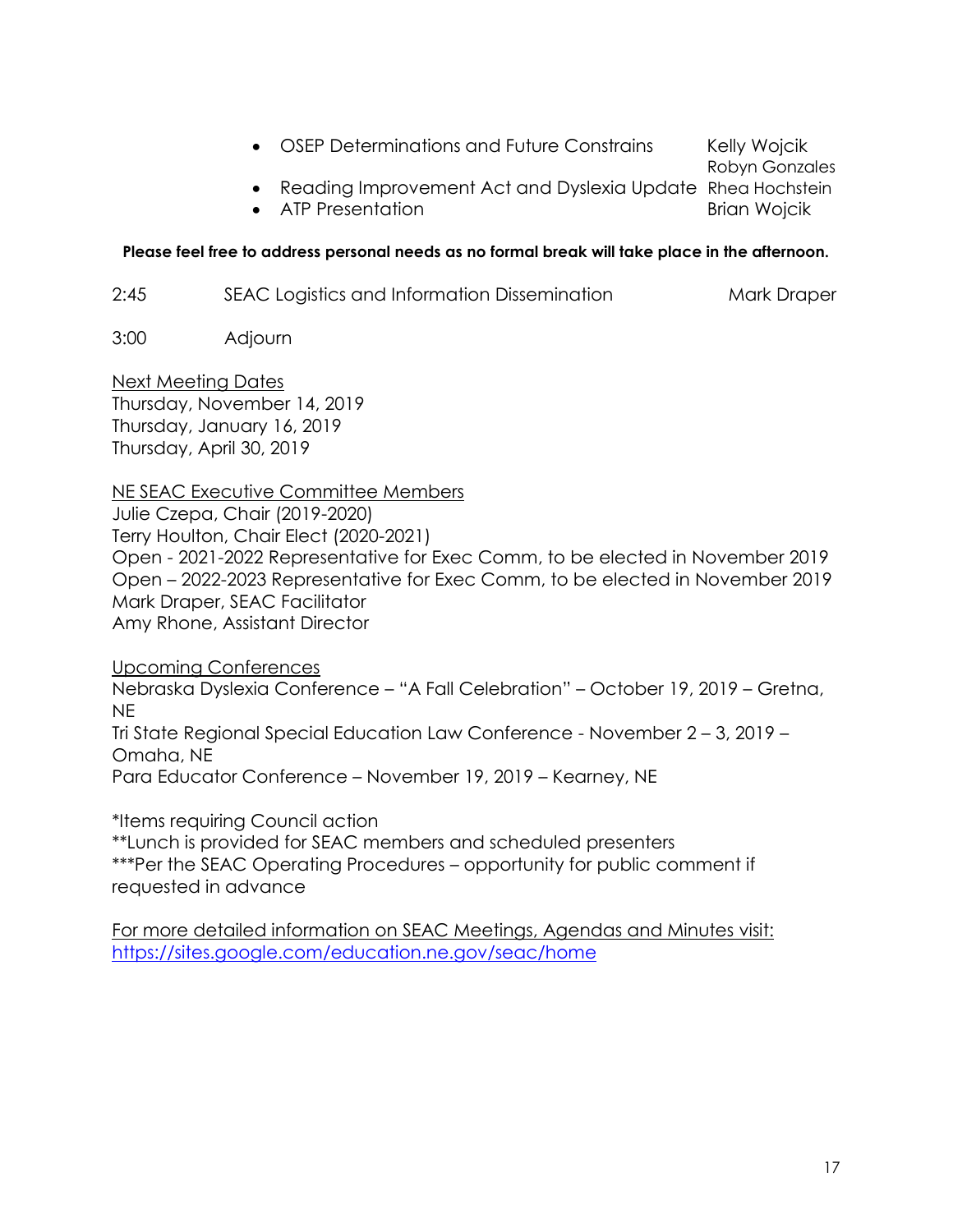#### NEBRASKA SPECIAL EDUCATION ADVISORY COUNCIL An advisory panel providing policy guidance to the Nebraska Department of Education with respect to special education and related services for children with disabilities.

#### AGENDA Embassy Suites 1040 P Street Lincoln, NE **November 14, 2019**

- 8:00 Registration 8:30 Welcome **Mark Draper** Mark Draper
	- Julie Czepa
- 8:45 Getting to Know You Activity **Mark Draper** Mark Draper
- 9:00 Council Business Council Business Council Business Council Business Council Business Council Business Council Business Council Business Council Business Council Business Council Business Council Business Council Busin

Mark Draper

- Open Meetings Law Announcement
- Approval of November 14, 2019 Agenda\*
- Approval of September 12, 2019 Minutes\*
- Notice of Conferences/Meetings
- Executive Committee Report
- Executive Committee Election
- Class of 2021-2022 (Brian Wojcik resignation)
- Class of 2022-2023 (new member)
- NASES Update
- Ad Hoc Committee Update
- Public Comment\*\*\*

#### 10:00 Break

- 10:15 ATP Presentation **Brian Works** Brian Wojcik
- 11:15 Strategic Plan Direction Behavior Theme Priorities Mark Draper Special Education Update on Priorities **Amy Rhone**
- 12:15 Working Lunch Strategic Planning Small Group Work and/or Ad Hoc Committee Work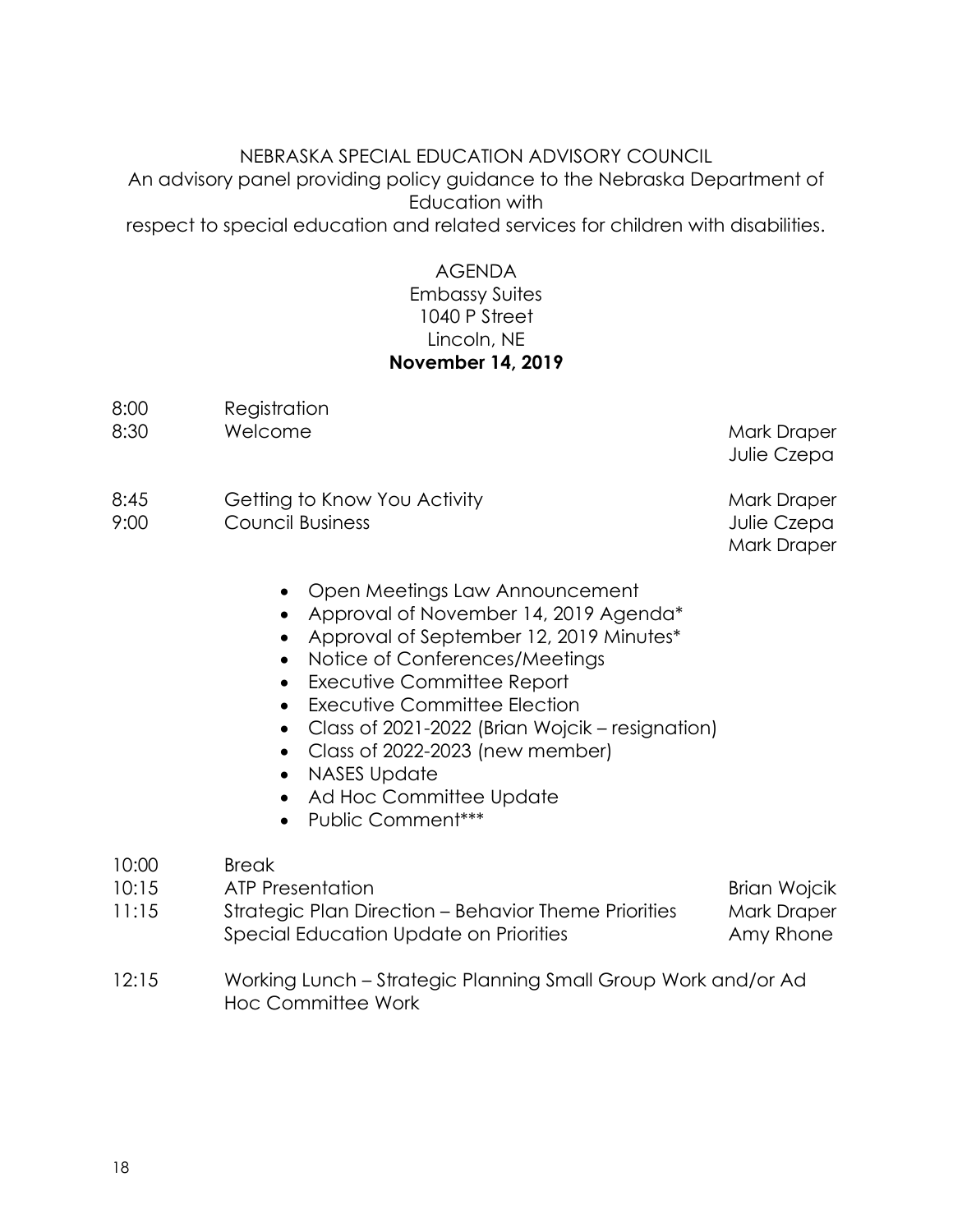1:00 Better Together NASDSE Presentation Laura Barrett

Terry Houlton Steve Milliken Amy Rhone

2:00 NDE Special Education Office Overview - Results Driven Accountability Robyn Gonzales Kelly Wojcik

> "OSEP is committed to implementing a results-driven accountability framework that leads to increased state and local capacity to improve results and functional outcomes for children with disabilities."

#### *Please feel free to address personal needs as no formal break will take place in the afternoon.*

| 2:45 | SEAC Logistics and Information Updates | Mark Draper |
|------|----------------------------------------|-------------|
| 3:00 | Adjourn                                | Julie Czepa |

Next Meeting Dates Thursday, January 16, 2019 Thursday, April 30, 2019

NE SEAC Executive Committee Members Julie Czepa, Chair (2019-2020) Terry Houlton, Chair Elect (2020-2021) Open - 2021-2022 Representative for Exec Comm, to be elected in November 2019 Open – 2022-2023 Representative for Exec Comm, to be elected in November 2019 Mark Draper, SEAC Facilitator Amy Rhone, Assistant Director

Upcoming Conferences Para Educator Conference – November 19, 2019 – Kearney, NE ASN Peers Training – December 9, 2019 – Grand Island, NE <https://autismnebraska.org/home-2/peers-social-skill-series-and-community-events/>

\*Items requiring Council action \*\*Lunch is provided for SEAC members and scheduled presenters \*\*\*Per the SEAC Operating Procedures – opportunity for public comment if requested in advance

For more detailed information on SEAC Meetings, Agendas and Minutes visit: <https://sites.google.com/education.ne.gov/seac/home>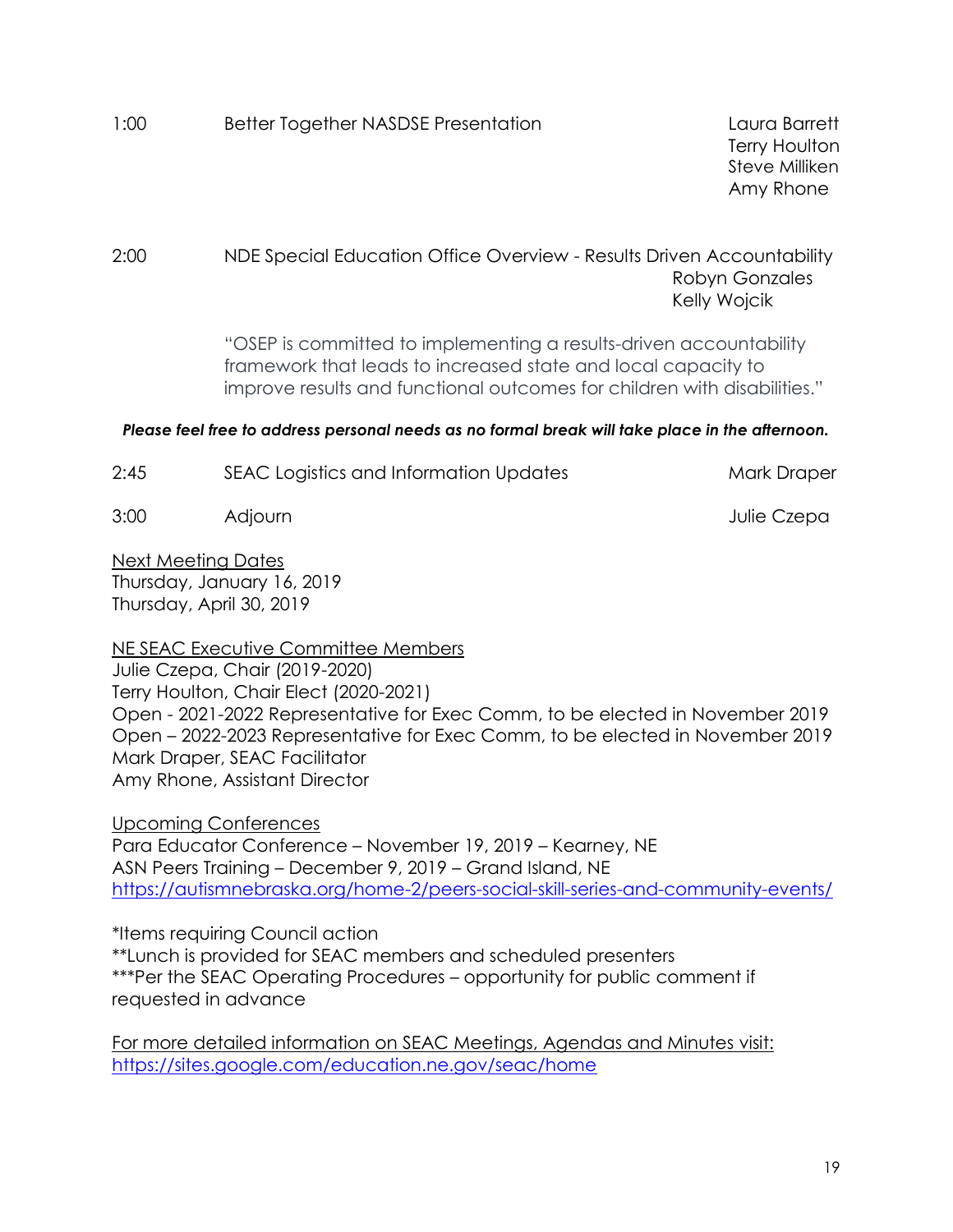#### NEBRASKA SPECIAL EDUCATION ADVISORY COUNCIL *An advisory panel providing policy guidance to the Nebraska Department of Education with respect to special education and related services for children with disabilities.* Embassy Suites 1040 P Street Lincoln, Ne **January 16, 2020**

**8:00 Registration**

| 8:30  | Welcome                                                                                                                                                                                                                                                                                                                       | Mark Draper<br>Julie Czepa |  |
|-------|-------------------------------------------------------------------------------------------------------------------------------------------------------------------------------------------------------------------------------------------------------------------------------------------------------------------------------|----------------------------|--|
| 8:45  | <b>Welcome/Ice Breaker Activity</b>                                                                                                                                                                                                                                                                                           | Mark Draper                |  |
| 9:00  | <b>Council Business</b>                                                                                                                                                                                                                                                                                                       | Julie Czepa                |  |
|       | Open Meetings Law Announcement<br>Approval of January 16, 2020 Agenda*<br>$\bullet$<br>Approval of November 14, 2019 Minutes*<br><b>Public Comment</b><br>Notice of Conferences/Meetings<br>$\bullet$<br>Ad Hoc Project Update<br><b>NASES Update</b><br>$\bullet$<br>SEAC Member Updates/News/Sharing<br>$\bullet$           |                            |  |
| 9:30  | <b>Legislative Update</b><br>LB147 - Overview of the Bill and General Update                                                                                                                                                                                                                                                  | Mike Dulaney               |  |
| 10:15 | <b>Technical Assistance Center - Westat</b><br><b>IDEA Disproportionality and Significant Disproportionality Regulations</b><br><b>Break During Session</b>                                                                                                                                                                   | Tom Monk                   |  |
|       | The Individuals with Disabilities Education Act (IDEA) has three<br>distinct requirements around equity: Disproportionate<br>Representation, Significant Discrepancy, and Significant<br>Disproportionality. In March 2019, the federal court ruled that the<br>U.S. Department of Education cannot delay implementation of a |                            |  |

policy intended to draw closer attention to minority overrepresentation in special education under the Individuals with Disabilities Education Act. The national TA Center, Westat will review federal regulations and methodology to be used moving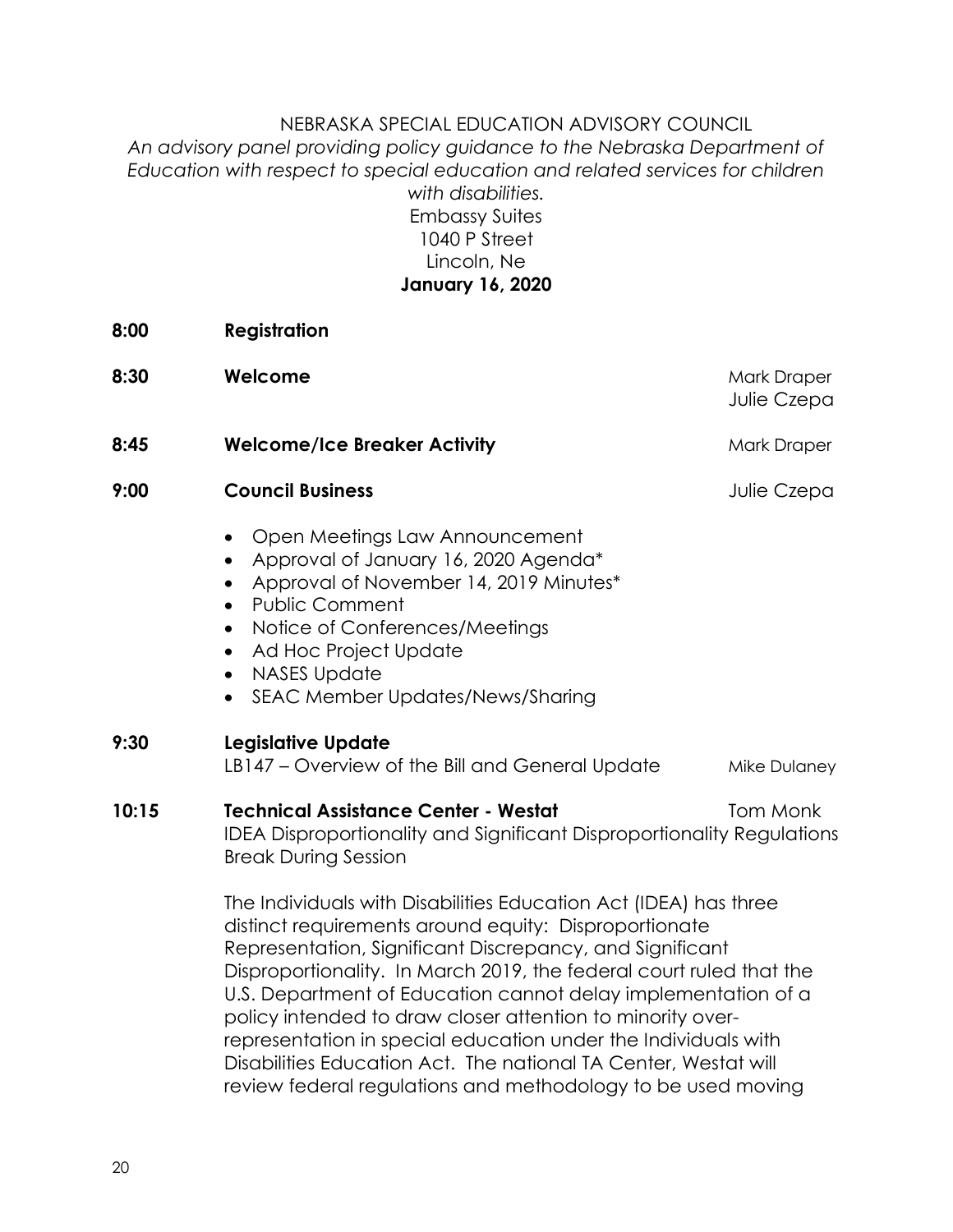| 2:00  | <b>NDE and Office of Special Education Office Team Reports</b> Steve Milliken<br>Targeted Support for Improvement and ATSI (ESSA) | Lane Carr |
|-------|-----------------------------------------------------------------------------------------------------------------------------------|-----------|
| 1:00  | <b>Restraint and Seclusion</b><br>(Survey Results/Policy Brief) K-12 Engagement Project                                           | Amy Rhone |
| 12:00 | <b>Working Lunch**</b><br>Ad Hoc Work Group<br>Behavior/SEL Work Group (possible + Delta activity)                                |           |
|       | forward with Nebraska Districts as well as the technical assistance<br>and guidance that will be provided beginning 2020.         |           |

#### **3:00 Adjourn** Julie Czepa

\*Items requiring Council action \*\*Lunch is provided for SEAC members and scheduled presenters \*\*\*Per the SEAC Operating Procedures, opportunity for public comment is requested in advance

#### **Next Meeting Date: April 30, 2020**

#### **Upcoming Conferences:**

Transition Conference – February 18-19, 2020 – Younes Conference Center, Kearney, NE Parents Encouraging Parents (PEP) – April 30 – May 2, 2020 – Younes Conference Center, Kearney, NE

#### **NE SEAC Executive Committee Members**

Julie Czepa Chair (2019-2020) Parent Linda Safranek, Chair Elect (2020-2021) Parent/Educator Terry Houlton, Chair Elect (2021-2022) Millard Schools, Omaha Kasey Alexander, Chair Elect (2022-2023) Educator

For more detailed information on SEAC Meetings, Agendas and Minutes visit: https://sites.google.com/education.ne.gov/seac/home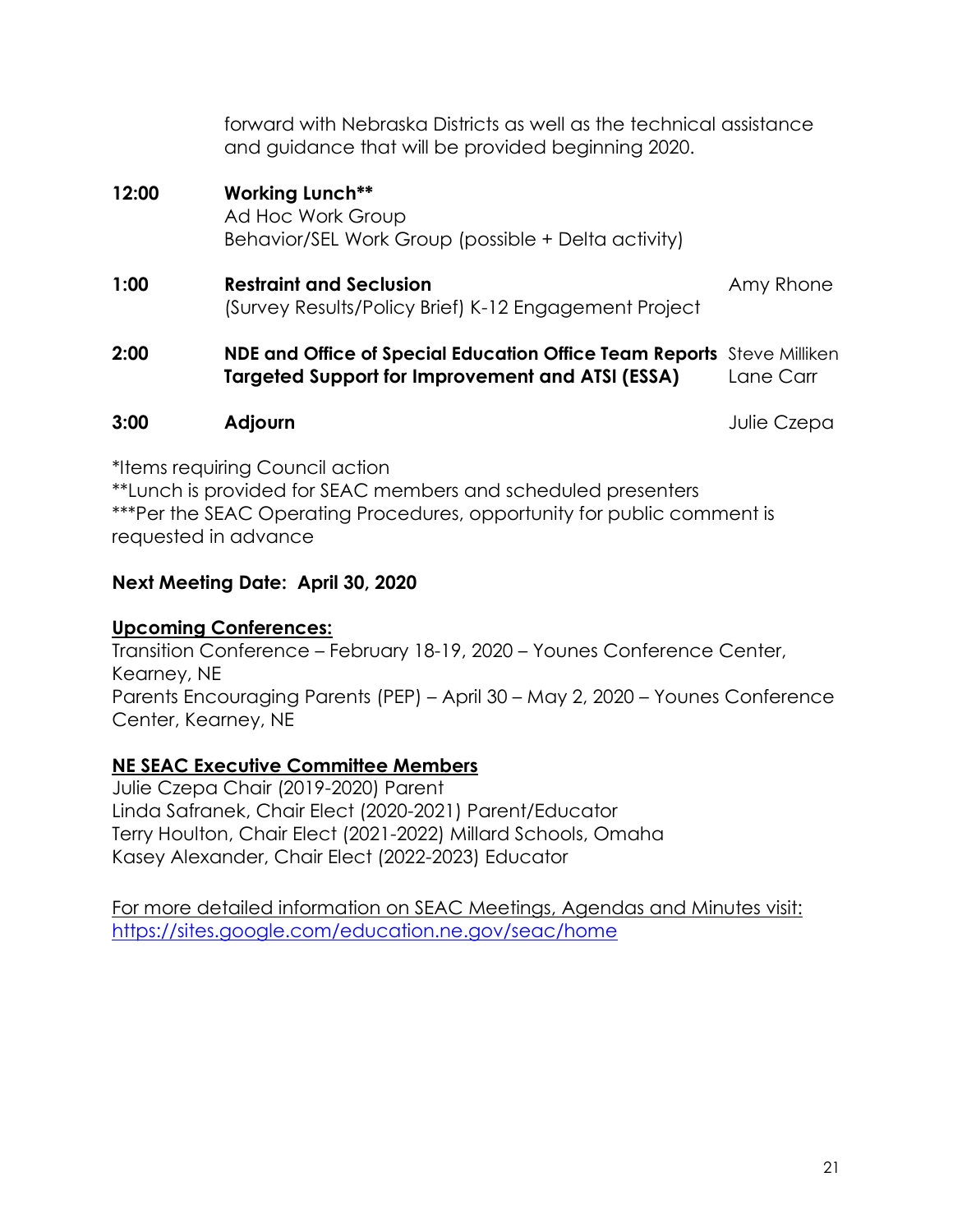#### **NEBRASKA SPECIAL EDUCATION ADVISORY COUNCIL**

An advisory panel providing policy guidance to the Nebraska Department of Education with respect to special education and related services for children with disabilities.

#### *Due to the Covid-19 pandemic, this meeting will be held via Zoom from 9 a.m. to noon, as we have clarified our ability to host a SEAC "distance" meeting due to Nebraska Governor Ricketts release from the face to face requirements from the public meetings act.*

Join Zoom Meeting <https://educationne.zoom.us/j/305514050> Meeting ID: 305 514 050 **April 30, 2020**

- **9:00 Zoom Meeting Begins**
- **9:05 Welcome** Mark Draper Mark Draper Mark Draper

#### **8:45 Explanation of Zoom Meeting Commercial Community Community Amy Rhone**

#### **9:00 Council Business Julie Czepa**

- Open Meetings Law Announcement
- Approval of January 16, 2020 Agenda\*
- Approval of November 14, 2019 Minutes\*
- Public Comment\*\*
- Notice of Conferences/Meetings
- Ad Hoc Project Update
- NASES Update
- SEAC Member Recognition/Updates/News/Sharing
- Update on The Office of Special Education Structure

#### **9:30 NDE/OSEP Response to COVID 19 and School Closures in Nebraska** Amy Rhone

#### **10:30 NDE and Office of Special Education Office Team Reports** Amy Rhone

#### **Noon Adjourn Moon Adjourn Julie Czepa**

Julie Czepa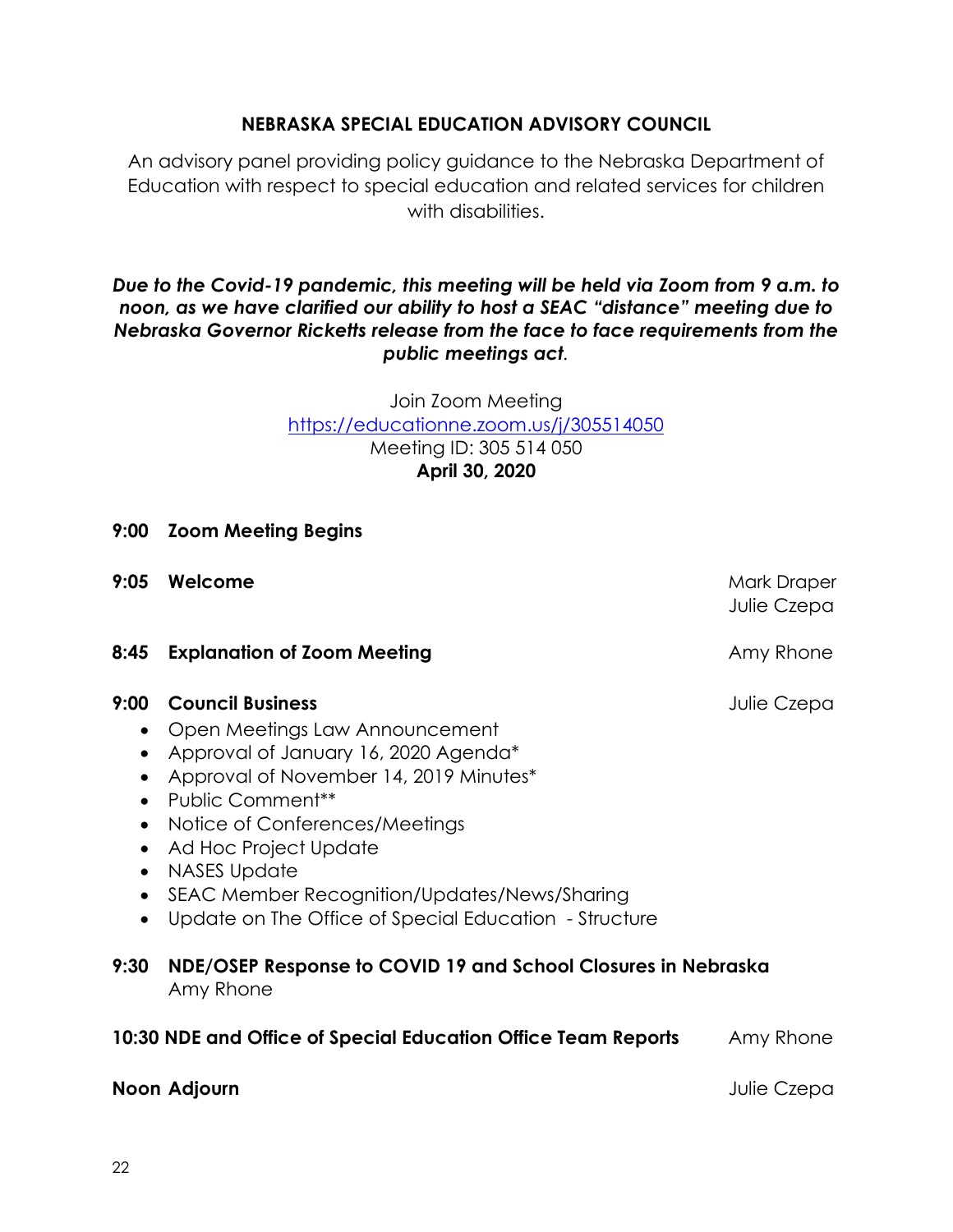#### **\*Items requiring Council action \*\*Per the SEAC Operating Procedures, opportunity for public comment is requested in advance**

#### **Next Meeting Date: Late Summer, 2020**

#### **NE SEAC Executive Committee Members**

Julie Czepa Chair (2019-2020) Parent, Papillion, NE Linda Safranek, Chair Elect (2020-2021) Parent/Educator, Omaha, NE Terry Houlton, Chair Elect (2021-2022) Director of Special Education Millard Schools, Omaha, NE Kasey Alexander, Chair Elect (2022-2023) Educator, West Point Schools, West Point, NE

For more detailed information on SEAC Meetings, Agendas and Minutes visit: <https://sites.google.com/education.ne.gov/seac/home>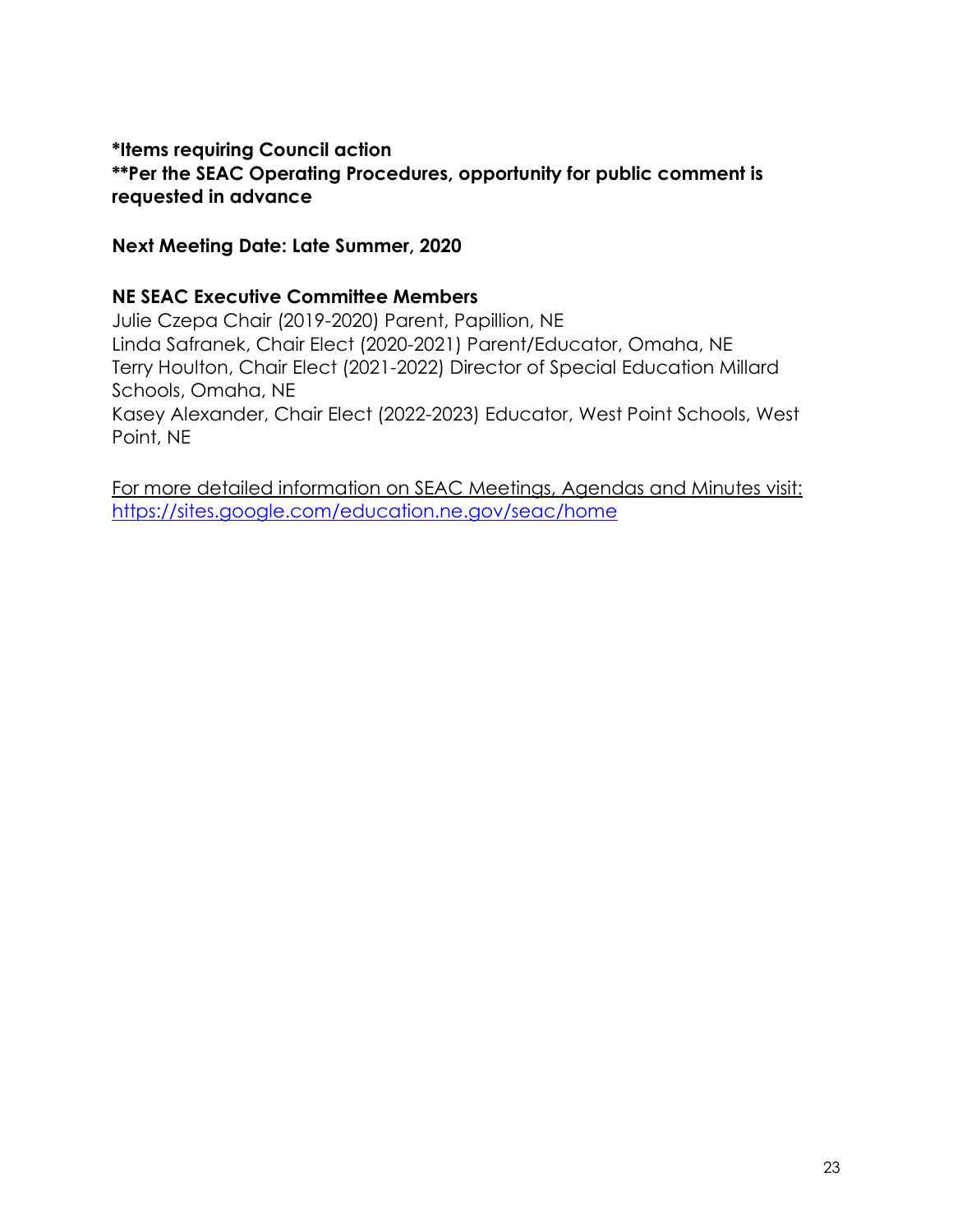## <span id="page-23-0"></span>**UNDERSTANDING THE ADVISORY COUNCIL FUNCTIONS UNDER IDEA**

All Council activities should relate to one or more of the functions

- 1. Advise the SEA of unmet needs within the State in the education of children with disabilities. CFR 300.169(a)
	- a. Training educations on working with children with Autism
	- b. Students not being adequately served in juvenile and adult correctional facilities
- 2. Comment publicly on any rules or regulations proposed by the State regarding the education of children with disabilities. CFR 300.169(b)
	- a. The federal law is reauthorized and the State makes revisions to their regulations
- 3. Advise the State in developing evaluations and reporting on data to the Secretary under Section 618 of the Act. CFR 300.169(c) \*Grown the most since 2004
	- a. The SEA is reviewing and refining APR improvement strategies
	- b. Upon completion of a State and school district drill down, it was concluded that students with disabilities had lower graduation rates than students without disabilities.
- 4. Advise the State in developing corrective action plans to address finding identified in federal monitoring reports under Part B of the Act. CFR 300.169(d)
	- a. The State has just experienced an OSEP Visit and was found to be in noncompliance on various fiscal issues.
- 5. Advise the State in developing and implementing policies relating to the coordination of services for children with disabilities. CFR 300.169€
	- a. The SEA is proposing a new MOU with the Department of Corrections
	- b. The SEA is revising its MOU with the Department of Health
- 6. The SEA, after deleting personally identifiable information must
	- Provide the Advisory Council with the DPH findings and decisions and
	- Make those finding and decisions available to the public. CFR 300.513(d) & 300.514(c)
	- a. DPH decisions identify consistent issues.
	- b. The SEA has experienced a spike in DPHs
- 7. Waiver of non-supplant requirement. State must consult with the Advisory Council regarding provisions of FAPE. CFR 300.164(c)(4)
- 8. States retain discretion to determine the risk ration threshold above which disproportionality is significant so long as that threshold is reasonable and based on advice from their stakeholders, including their State Advisory Councils. 34 CFR 600.647(b)(iii)(A)